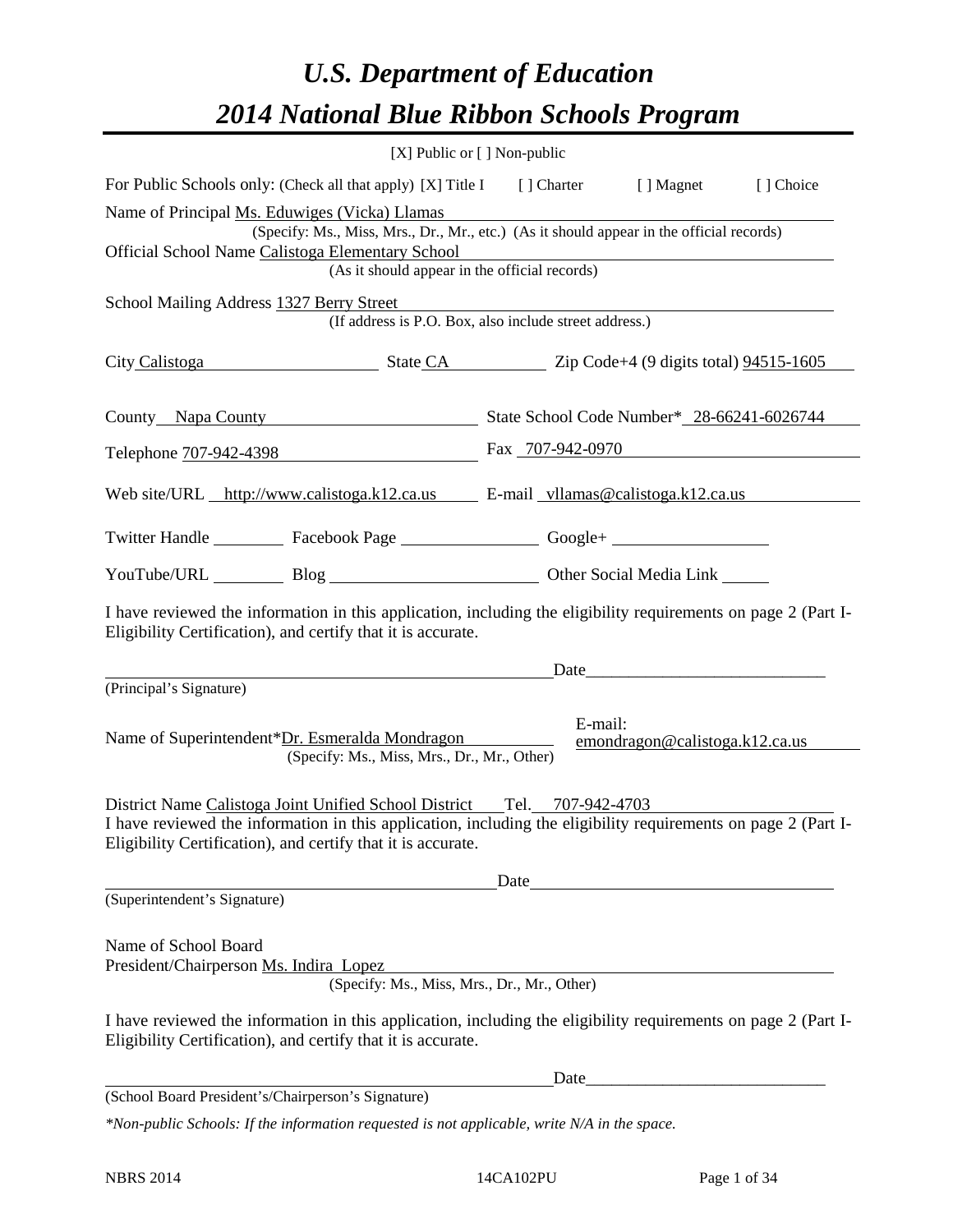#### **Include this page in the school's application as page 2.**

The signatures on the first page of this application (cover page) certify that each of the statements below concerning the school's eligibility and compliance with U.S. Department of Education, Office for Civil Rights (OCR) requirements is true and correct.

- 1. The school configuration includes one or more of grades K-12. (Schools on the same campus with one principal, even a K-12 school, must apply as an entire school.)
- 2. The school has made its Annual Measurable Objectives (AMOs) or Adequate Yearly Progress (AYP) each year for the past two years and has not been identified by the state as "persistently dangerous" within the last two years.
- 3. To meet final eligibility, a public school must meet the state's AMOs or AYP requirements in the 2013-2014 school year and be certified by the state representative. Any status appeals must be resolved at least two weeks before the awards ceremony for the school to receive the award.
- 4. If the school includes grades 7 or higher, the school must have foreign language as a part of its curriculum.
- 5. The school has been in existence for five full years, that is, from at least September 2008 and each tested grade must have been part of the school for the past three years.
- 6. The nominated school has not received the National Blue Ribbon Schools award in the past five years: 2009, 2010, 2011, 2012, or 2013.
- 7. The nominated school has no history of testing irregularities, nor have charges of irregularities been brought against the school at the time of nomination. The U.S. Department of Education reserves the right to disqualify a school's application and/or rescind a school's award if irregularities are later discovered and proven by the state.
- 8. The nominated school or district is not refusing Office of Civil Rights (OCR) access to information necessary to investigate a civil rights complaint or to conduct a district-wide compliance review.
- 9. The OCR has not issued a violation letter of findings to the school district concluding that the nominated school or the district as a whole has violated one or more of the civil rights statutes. A violation letter of findings will not be considered outstanding if OCR has accepted a corrective action plan from the district to remedy the violation.
- 10. The U.S. Department of Justice does not have a pending suit alleging that the nominated school or the school district as a whole has violated one or more of the civil rights statutes or the Constitution's equal protection clause.
- 11. There are no findings of violations of the Individuals with Disabilities Education Act in a U.S. Department of Education monitoring report that apply to the school or school district in question; or if there are such findings, the state or district has corrected, or agreed to correct, the findings.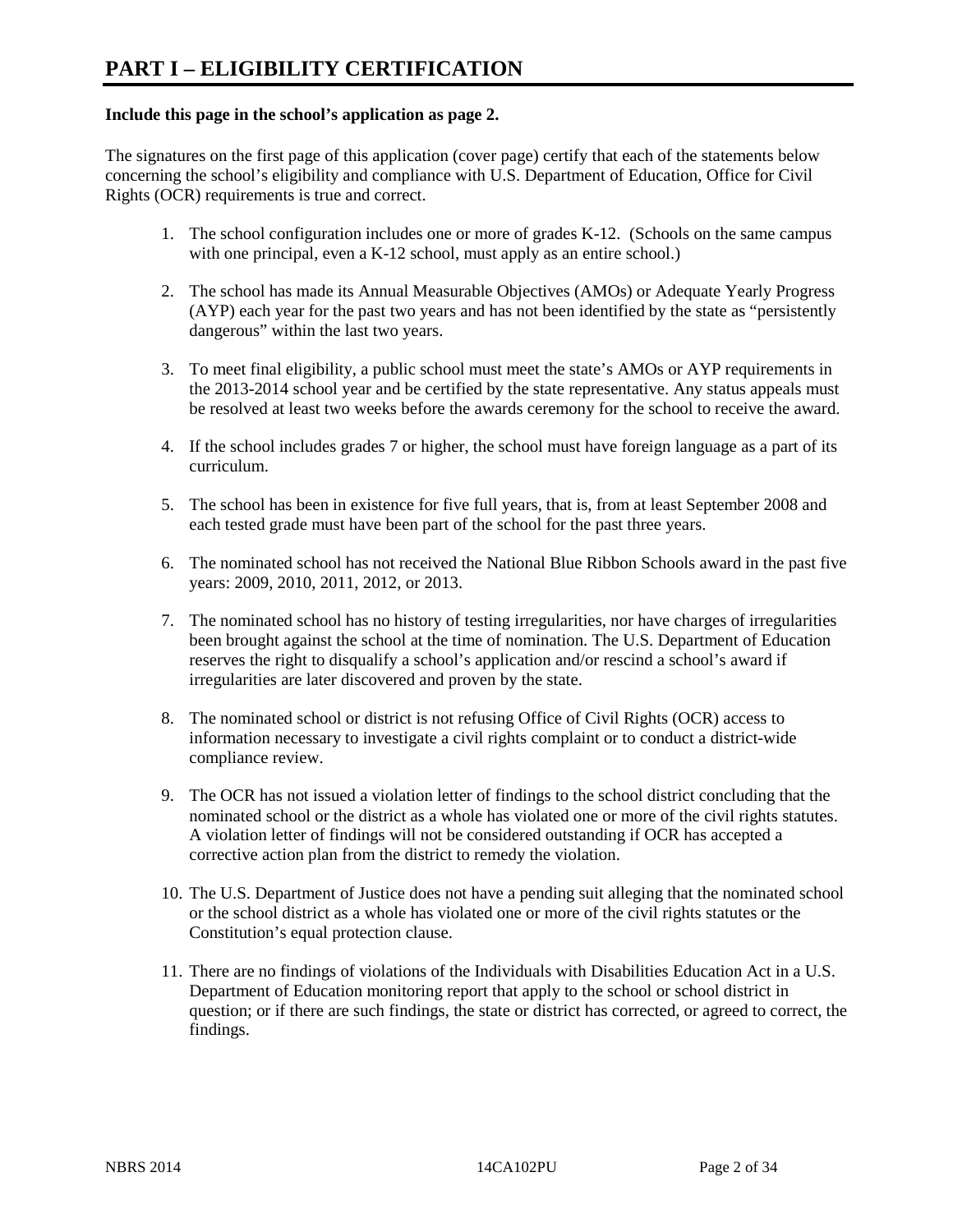### **PART II - DEMOGRAPHIC DATA**

#### **All data are the most recent year available.**

**DISTRICT** (Question 1 is not applicable to non-public schools)

| -1. | Number of schools in the district<br>(per district designation): | $\perp$ Elementary schools (includes K-8)<br>0 Middle/Junior high schools<br>1 High schools<br>$0 K-12$ schools |
|-----|------------------------------------------------------------------|-----------------------------------------------------------------------------------------------------------------|
|     |                                                                  |                                                                                                                 |

2 TOTAL

**SCHOOL** (To be completed by all schools)

- 2. Category that best describes the area where the school is located:
	- [] Urban or large central city
	- [ ] Suburban with characteristics typical of an urban area
	- [ ] Suburban
	- [X] Small city or town in a rural area
	- [ ] Rural
- 3. 1 Number of years the principal has been in her/his position at this school.
- 4. Number of students as of October 1 enrolled at each grade level or its equivalent in applying school:

| Grade                           | # of         | # of Females | <b>Grade Total</b> |
|---------------------------------|--------------|--------------|--------------------|
|                                 | <b>Males</b> |              |                    |
| <b>PreK</b>                     | 5            | 3            | 8                  |
| K                               | 33           | 31           | 64                 |
| 1                               | 27           | 34           | 61                 |
| $\boldsymbol{2}$                | 42           | 33           | 75                 |
| 3                               | 45           | 34           | 79                 |
| 4                               | 33           | 29           | 62                 |
| 5                               | 27           | 35           | 62                 |
| 6                               | 24           | 33           | 57                 |
| 7                               | 0            | 0            | 0                  |
| 8                               | 0            | 0            | 0                  |
| 9                               | 0            | $\theta$     | 0                  |
| 10                              | 0            | 0            | 0                  |
| 11                              | 0            | 0            | $\theta$           |
| 12                              | 0            | 0            | 0                  |
| <b>Total</b><br><b>Students</b> | 236          | 232          | 468                |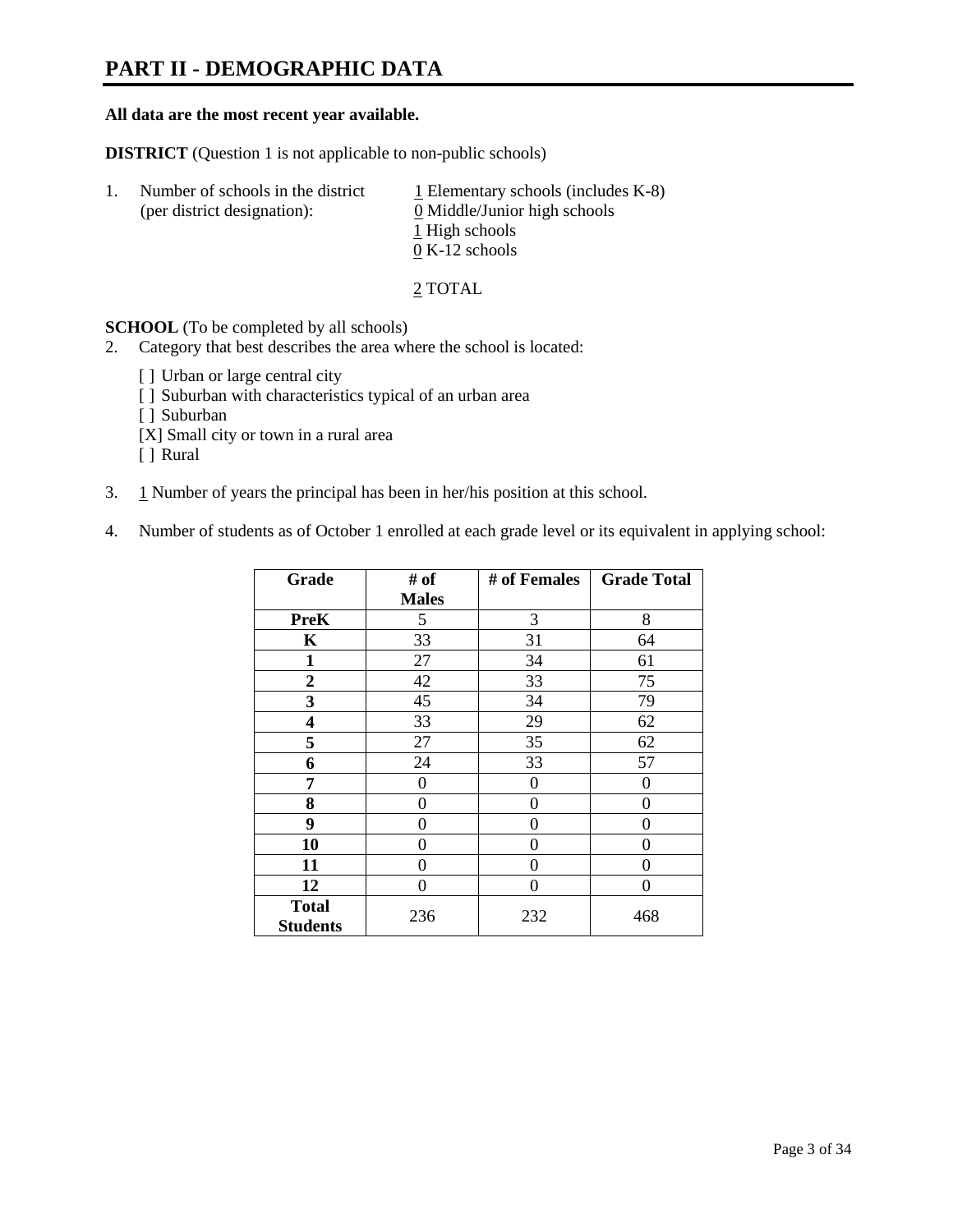the school: 1 % Asian

5. Racial/ethnic composition of  $\qquad \qquad \underline{0}$  % American Indian or Alaska Native 0 % Black or African American 85 % Hispanic or Latino 0 % Native Hawaiian or Other Pacific Islander 13 % White 0 % Two or more races **100 % Total** 

(Only these seven standard categories should be used to report the racial/ethnic composition of your school. The Final Guidance on Maintaining, Collecting, and Reporting Racial and Ethnic Data to the U.S. Department of Education published in the October 19, 2007 *Federal Register* provides definitions for each of the seven categories.)

6. Student turnover, or mobility rate, during the 2012 - 2013 year: 4%

This rate should be calculated using the grid below. The answer to (6) is the mobility rate.

| <b>Steps For Determining Mobility Rate</b>         | Answer |
|----------------------------------------------------|--------|
| (1) Number of students who transferred to          |        |
| the school after October 1, 2012 until the         | 16     |
| end of the school year                             |        |
| (2) Number of students who transferred             |        |
| <i>from</i> the school after October 1, 2012 until | 5      |
| the end of the 2012-2013 school year               |        |
| (3) Total of all transferred students [sum of      | 21     |
| rows $(1)$ and $(2)$ ]                             |        |
| (4) Total number of students in the school as      | 468    |
| of October 1                                       |        |
| $(5)$ Total transferred students in row $(3)$      | 0.045  |
| divided by total students in row (4)               |        |
| $(6)$ Amount in row $(5)$ multiplied by 100        |        |

7. English Language Learners (ELL) in the school: 65 % Number of non-English languages represented:  $1$ 

Specify non-English languages: Spanish

305 Total number ELL

8. Students eligible for free/reduced-priced meals: 76 %

Total number students who qualify: 358

If this method is not an accurate estimate of the percentage of students from low-income families, or the school does not participate in the free and reduced-priced school meals program, supply an accurate estimate and explain how the school calculated this estimate.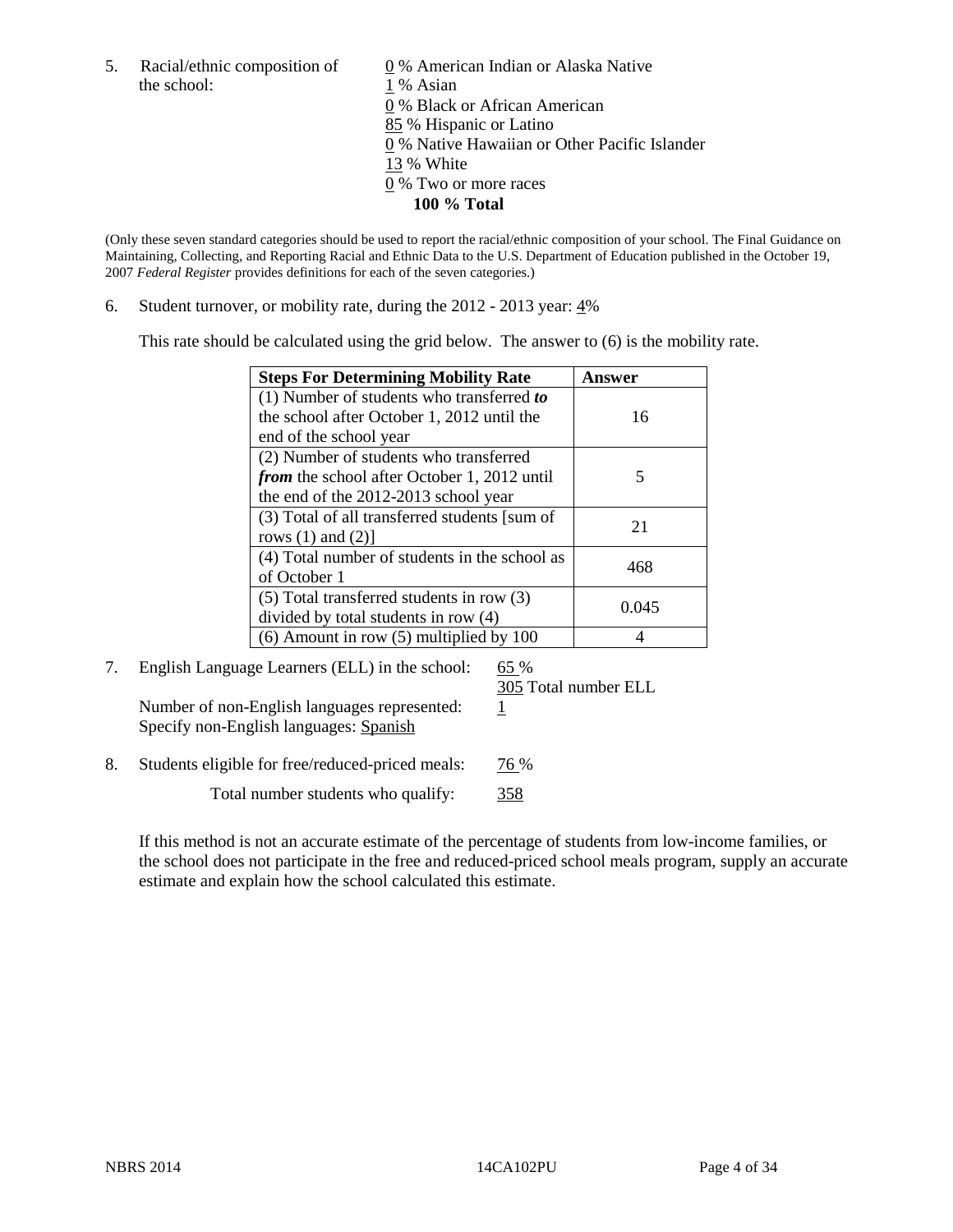50 Total number of students served

Indicate below the number of students with disabilities according to conditions designated in the Individuals with Disabilities Education Act. Do not add additional categories.

| 1 Autism                | 1 Orthopedic Impairment                 |
|-------------------------|-----------------------------------------|
| 0 Deafness              | 2 Other Health Impaired                 |
| 0 Deaf-Blindness        | 23 Specific Learning Disability         |
| 0 Emotional Disturbance | 20 Speech or Language Impairment        |
| 0 Hearing Impairment    | 0 Traumatic Brain Injury                |
| 2 Mental Retardation    | 0 Visual Impairment Including Blindness |
| 0 Multiple Disabilities | 0 Developmentally Delayed               |
|                         |                                         |

10. Use Full-Time Equivalents (FTEs), rounded to nearest whole numeral, to indicate the number of personnel in each of the categories below:

|                                       | <b>Number of Staff</b> |
|---------------------------------------|------------------------|
| Administrators                        |                        |
| Classroom teachers                    | 21                     |
| Resource teachers/specialists         |                        |
| e.g., reading, math, science, special | 4                      |
| education, enrichment, technology,    |                        |
| art, music, physical education, etc.  |                        |
| Paraprofessionals                     |                        |
| Student support personnel             |                        |
| e.g., guidance counselors, behavior   |                        |
| interventionists, mental/physical     |                        |
| health service providers,             |                        |
| psychologists, family engagement      |                        |
| liaisons, career/college attainment   |                        |
| coaches, etc.                         |                        |
|                                       |                        |

11. Average student-classroom teacher ratio, that is, the number of students in the school divided by the FTE of classroom teachers, e.g.,  $22:1$   $22:1$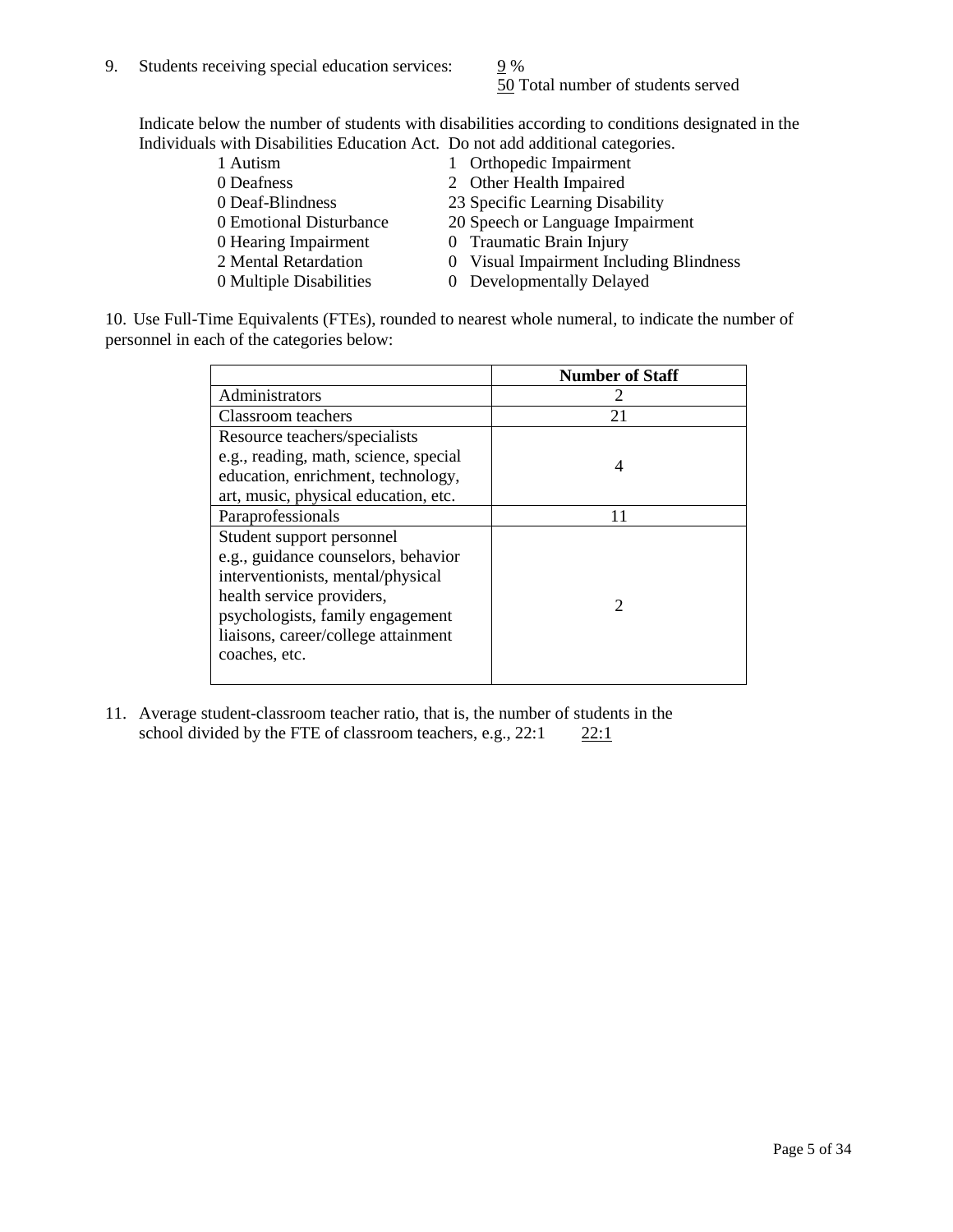12. Show daily student attendance rates. Only high schools need to supply yearly graduation rates.

| <b>Required Information</b> | 2012-2013 | 2011-2012 | 2010-2011 | 2009-2010 | 2008-2009 |
|-----------------------------|-----------|-----------|-----------|-----------|-----------|
| Daily student attendance    | 98%       | 97%       | 95%       | 98%       | 90%       |
| High school graduation rate | 0%        | 9%        | 0%        | 0%        | 0%        |

#### 13. **For schools ending in grade 12 (high schools)**

Show percentages to indicate the post-secondary status of students who graduated in Spring 2013

| <b>Post-Secondary Status</b>                  |    |
|-----------------------------------------------|----|
| Graduating class size                         |    |
| Enrolled in a 4-year college or university    | 0% |
| Enrolled in a community college               | 0% |
| Enrolled in career/technical training program | 0% |
| Found employment                              | 0% |
| Joined the military or other public service   | 0% |
| <b>Other</b>                                  | 0% |

14. Indicate whether your school has previously received a National Blue Ribbon Schools award. Yes  $No \underline{X}$ 

If yes, select the year in which your school received the award.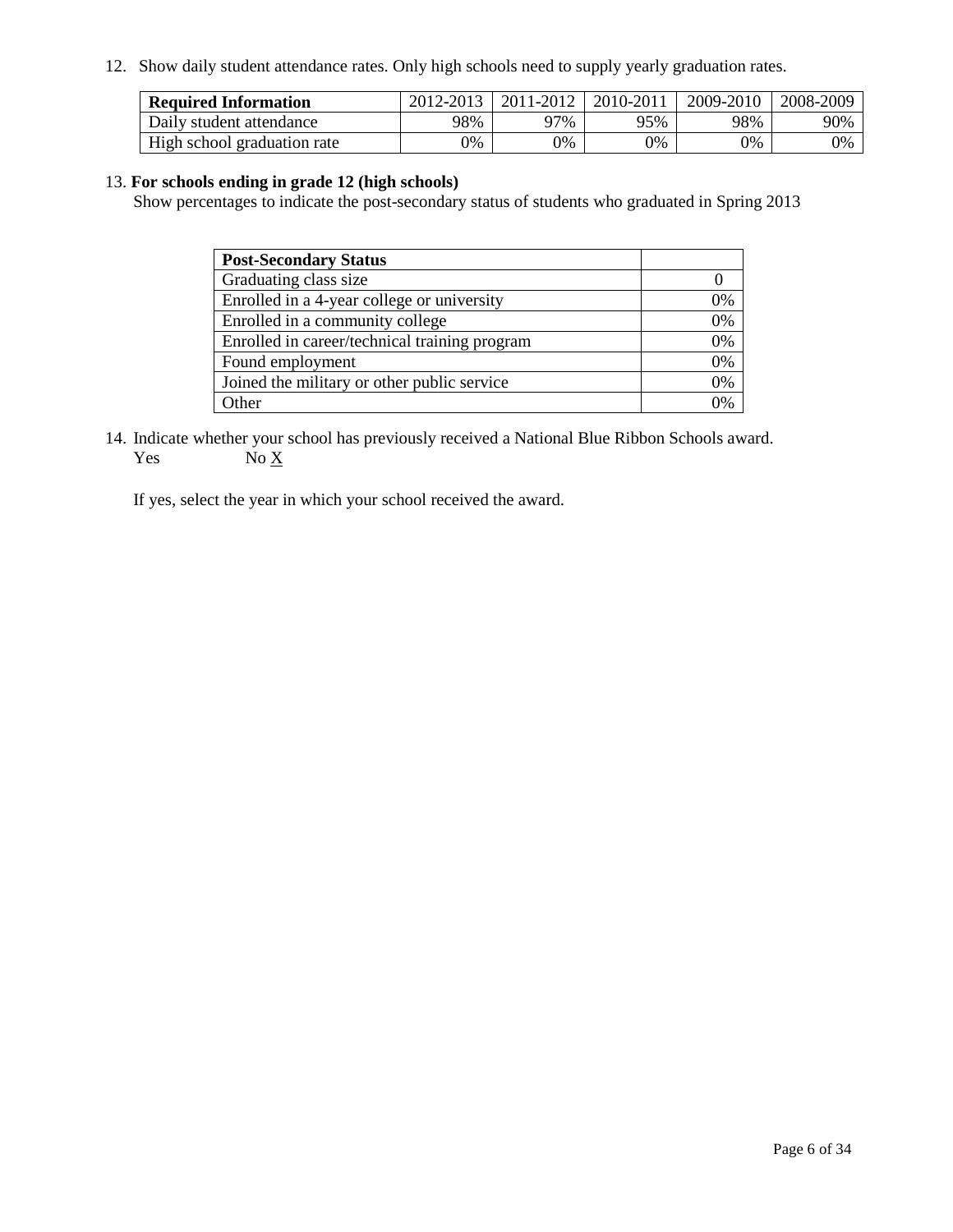### **PART III – SUMMARY**

Calistoga Elementary School (CES) is the sole elementary school in the Calistoga Joint Unified School District. The school is nestled in the rural town of Calistoga (pop. 5,208) in the northernmost region of Napa Valley, California. Students often come from homes of immigrant parents with limited formal education who lack English language skills and resources. Many of the local families are employed in domestic, hospitality or agricultural industries that abound within and around the Napa Valley. The Calistoga community is dependent upon their contributions to sustain the local economy. In response, close community partnerships have been forged with local non-profit groups and agencies including the Calistoga Family Center. A dedicated staff committed to closing the achievement gap supports Calistoga's high poverty, low literacy student population. Throughout the district, the presence of a strong collaborative environment allows all staff, parents and community to participate in a united support system that maintains a rigorous learning environment. This type of environment results in a student centered, data driven environment with a strong foundation in cohesive professional development, the use of technology as an integral teaching tool and the belief in the innate curiosity and love of learning inherent in all children.

Since the 2002-2003 school year CES had been identified as an under-performing school based on our performance on State Standardized Tests in English Language Arts and Math. Over 65% of the Calistoga students are English Language Learners (ELLs). Greater than 76% of all elementary students are identified as socio-economically disadvantaged. Demographically, the student population is stratified with greater than 88% of entering kindergartners identified as ELLs. These students are at the highest risk of school failure and they struggle to acquire basic skills for academic success. Strategic plans have been established to address student needs and fulfill the promise of our new motto: "Every Child by Name and Need". Plans included data analysis with accompanying SMART goals and actions, weekly collaboration focused on best practice and administrative monitoring of data and progress to focus professional development for the benefit of student achievement. The adopted strategies and practice have resulted in successfully reaching academic performance targets, measured by standardized tests, in all sub groups through a responsive, challenging instructional program that provides differentiated student support. The District mission statement was developed collaboratively by all stakeholders, and it is published in school communications and utilized as a reference for all school goals, planning and evaluation. Calistoga Elementary embraces our District mission:

We are a collaborative, culturally rich educational community where a rigorous and innovative curriculum prepares our students to be successful contributors to our global society.

Every student receives a rich and high quality education in a safe, supportive environment that promotes self-discipline, motivation and excellence in learning. The Calistoga teaching team and support staff joins with parents and the Calistoga community in assisting all students to become independent, self -supporting adults who will succeed in and responsibly contribute to the global community.

Administrators, teachers, paraprofessionals, specialists and program leaders work collaboratively and dynamically together to analyze and support student learning. A school-wide commitment is ubiquitous within the realm of cohesive professional development with the expansion and refinement of Professional Learning Communities (PLC's) as a collegial environment for teachers to access and share innovative, research based instructional strategies that mirror the expectations of college and career readiness called for in the Common Core State Standards (CCSS). Teachers have four release days per year to meet as a grade level to analyze assessment data and develop strategic academic goals. In addition, instructional minutes were added to four school days to provide a one hour block of time per week for grade level collaboration time. This collaboration time is used to plan, refine and share strategies of best practice directly related to academic goals. Through this collaborative process three areas of emphasis have been identified as Calistoga's overarching work: targeting early childhood literacy, building a strong local accountability and assessment system, and moving to a data informed instructional model. For all students to be college and career ready for the 21st century, a vital and visible embodiment of the mission statement is the implementation of educational technology beginning with 1:1 iPads in kindergarten, leading to the rapid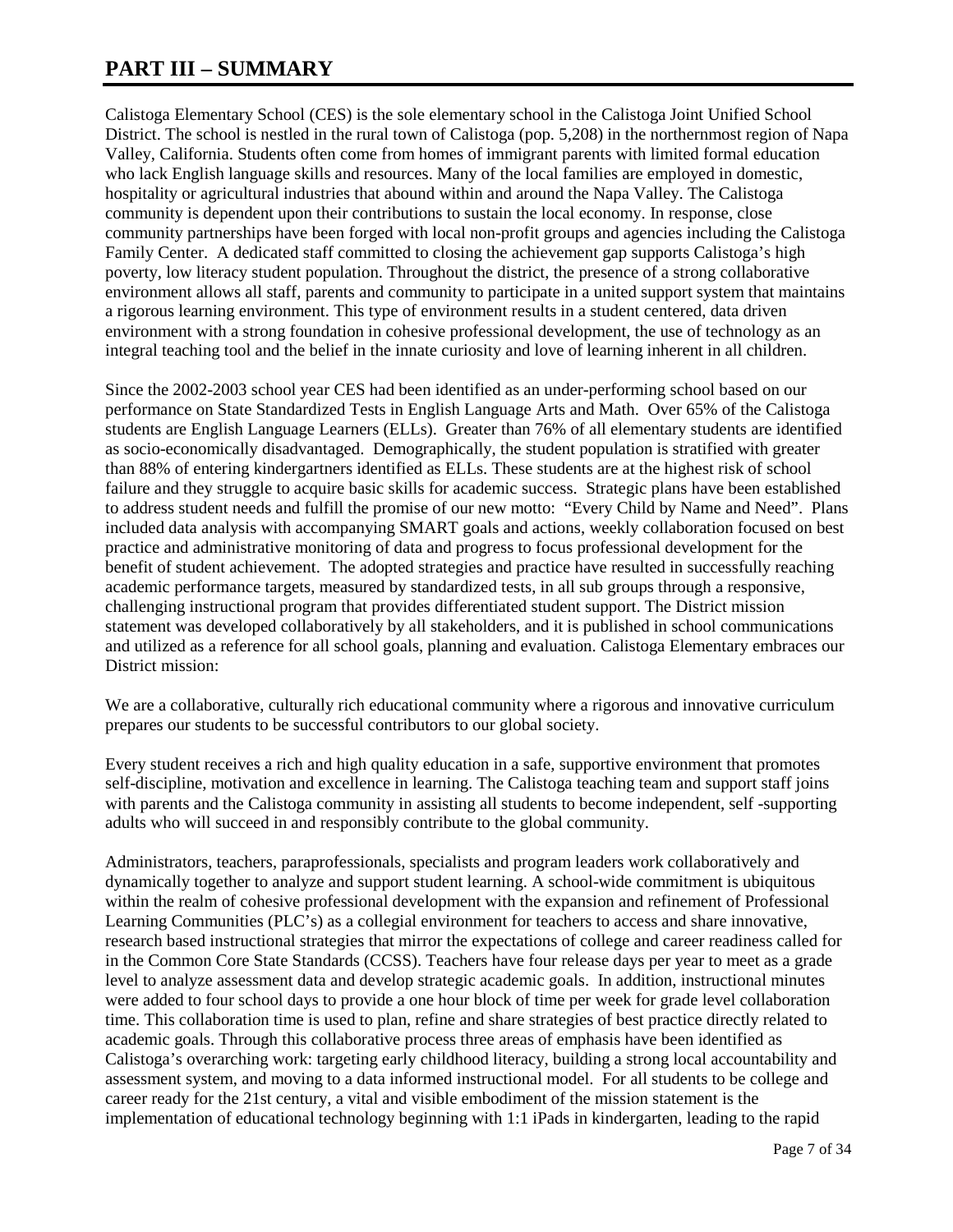adoption and purposeful use of educational technology throughout the school. Students experience the engaging, challenging, and engage in the rich in-depth knowledge that becomes accessible through the use of digital technology. Also contributing to the success are specialized programs for project based learning, after school homework, music, art, accelerated learning and physical fitness. All students participate in project based learning planned and implemented through teacher collaboration and supported by an Instructional Technology Coach. Teacher teams are flexible and may be organized by single grade level or cross-grade level. This flexibility encourages innovation and sharing of ideas, strengths and experience. After school homework support is organized by grade level in coordination with the robust on-site after school program provided by Boys and Girls Club. Often, teachers provide the academic manpower during a specific, dedicated homework time. Additionally, adult volunteers from the community provide tutoring in reading and math to individual and small groups of students after school. Accelerated learning is focused on technology and includes writing code, use of Google applications, and producing multi-media presentations. Accelerated learners are identified according to strategic plan guidelines as well as teacher nomination. Parents are encouraged to volunteer by assisting in their child's classroom or participating in several active parent organizations including the English Language Advisory Council. Once per month the principal hosts a morning Coffee and Conversation hour where parents learn about programs and engage in conversation with the principal and other attending administrators. The established professional protocols evidenced in PLC's, school wide integration of educational technology, and implementation of rigorous, strategic goals for academic success have become among the greatest strengths and foundation for future success of Calistoga Elementary students.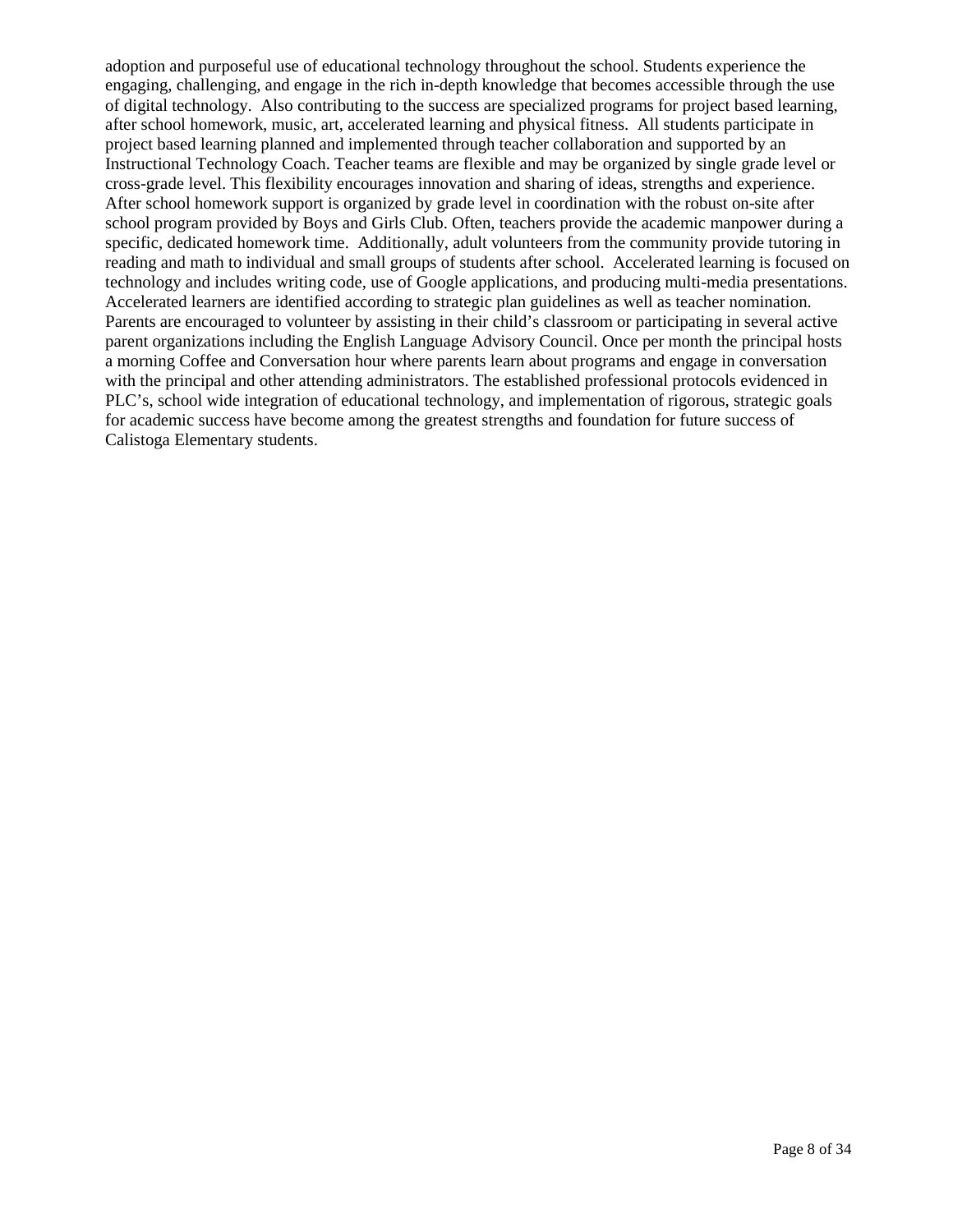#### **1. Assessment Results:**

A. The Standardized Testing and Reporting Program (STAR) consists of several key tests that are designed for the student's age and individual needs. These tests include the California Standards Test (CST). Standardized assessments identified for testing special education students with modifications are the California Modified Assessment (CMA) and California Alternate Performance Assessment (CAPA). The Standardized Testing and Reporting Program (STAR) results are evaluated and compared to state content standards using the following five performance levels: Advanced (exceeds state standards), Proficient (meets state standards), Basic, Below Basic and Far Below Basic. Students scoring at the Proficient or Advanced level meet state standards in that content area. Calistoga Elementary grades 2-6 were tested in ELA and Math. In addition, CST Science assessments were administered in 5th grade. Data for grades 3- 6 for the years 2010 through 2013 is presented. Beginning in 2011, and for the following two years, faculty members read, discussed, planned and implemented strategies and ideas taken from three books, "Brain Rules" by John Medina, "Mindset" by Carol Dweck and "Teach Like a Champion" by Doug Lemov. Teacher/administrator teams also attended trainings on the power of direct, explicit instruction. Instructional practice was modeled after these readings and trainings and formed a basis from which a common language and practice evolved at CES. Successful strategies were shared with colleagues at staff meetings, in weekly grade level collaboration and in subsequent Professional Development trainings. More recently teachers are adopting innovative best practices in inquiry based learning through PBL and CCSS strategies.

To ensure access to the curriculum taught exclusively in English, CES needed to focus on building English language vocabulary and determined that an English Language Development curriculum would be implemented. In the primary grades, there would be a dedicated time and systematic delivery method. In intermediate grades ELD would be integrated with ELA vocabulary curriculum. ELD instruction would be weighted heavily on vocabulary instruction, taught in both isolated and contextual forms.

Teacher/administrator teams also attended trainings on the power of direct, explicit instruction. Instructional practice was modeled after these readings and trainings and formed a basis from which a common language and practice evolved at CES. Successful strategies were shared with colleagues at staff meetings, in weekly grade level collaboration and in subsequent Professional Development trainings. More recently teachers have adopted innovative best practices in inquiry based learning through PBL and CCSS strategies.

ELD instruction evolved in 2011, when CES, responding to research that indicted a potential to build vocabulary in young children by the purposeful use of technology for ELD instruction, began the Kindergarten iPad program. CES adopted and adapted iPad technology specifically to address literacy in young children. The Digital Early Literacy (DEL) project began as a community partnership between NapaLearns, a non-profit organization, Calistoga Family Center, a family resource center, private community members and the Calistoga Joint Unified School District. Teachers used iPads to access digital story books, foundational skills applications and design activities to develop their receptive and expressive language. Teachers were also able to differentiate instruction for a single student based on individual language needs. At nearly the same time, intermediate teachers began to implement technology into ELD instruction through contextual research, projects and presentations. Technology allowed teachers and students to access visual and virtual resources that engaged students with the vocabulary they were learning. Teachers taught thematic lists of words to single groups of students using language scaffolds appropriate to their particular CELDT level, songs, chants, and total physical response. In grade level collaboration, teachers shared and refined ELD instructional strategies.

Local formative and benchmark assessment data is gathered monthly in ELA and Math and entered into an online reporting system. Student performance levels for local assessments are identified in the following groupings: Challenge (Advanced), Benchmark (at level), Strategic (approaching benchmark), and Intensive (far below benchmark/ at risk of failure). Students scoring at Benchmark or Challenge meet school standards for ELA.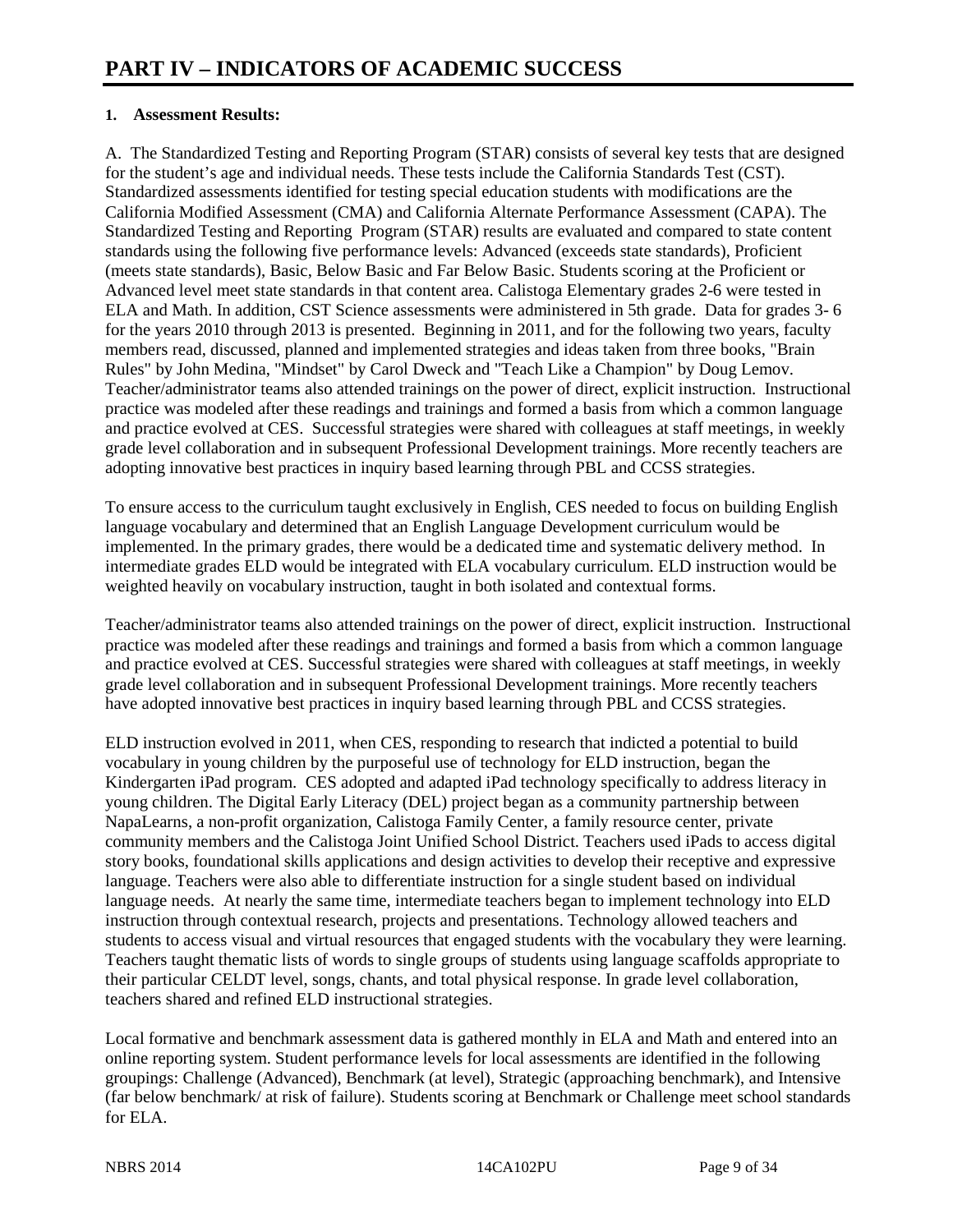B. Between the years of 2008 and 2013, Calistoga Elementary posted an overall API increase of +70 points. We believe this growth, and the stair step growth of each of our subgroups, particularly the Socioeconomically Disadvantaged (SED) and English Language Learner (EL), students is directly correlated to the shift in classroom teaching practices that were developed through the collaborative work we accomplished within our PLCs and our commitment to ongoing professional learning. In July of 2013, after 10 years of identification as an under-performing school, CES exited Program Improvement. With the addition of our focus on early literacy, improved progress on local assessments and English Language Development assessments in grades TK-3 has been evidenced.

In 2009 the gap in achievement between our White English Only students and our SED and EL students was addressed. As the data was carefully analyzed, clear inconsistencies were apparent. A significant variation from grade level to grade level was noted, with inconsistent fluctuations within cohort groupings. This school wide inconsistency indicated a need to standardize and refine instructional practices with a focus on meeting the needs of our predominantly EL and SED student population.

As a result, three areas of emphasis as our overarching work were identified: targeting early childhood literacy and English Language Development, building a strong local accountability and assessment system, and moving to a data informed instructional model.

One of the first steps to address the inconsistencies and the overall gap in achievement was to provide teachers with common formative assessments and training in data analysis and the development of Specific Measurable Attainable Realistic Timely (SMART) goals. Instructional pacing guides were established for both English Language Arts (ELA) and Mathematics. Each grade level was released several times each year to participate in a full day of formative data analysis concluding with the development of specific grade level SMART goals. Students at academic risk were identified and intervention groups were formed. A structure to support differentiation was established and teachers were trained in how to develop "Universal Access" (UA) time. UA was scheduled in every classroom to support small group instruction. The needs of all students were met including students in need of intervention, students on grade level, and students in need of acceleration. This UA period was extended into both ELA and Math.

A renewed emphasis on teacher learning through the development and refinement of Professional Leaning Communities became our school wide norm. Both vertical and horizontal articulation provided teachers with significant insight and created a shared knowledge base.

Over the past five years we continued the development of annual pacing guides, grade level data analysis release days and SMART goals. Simultaneously, teachers participated in professional development to support the refinement of instructional practices and developed a peer observation protocol that provided rich insight into school wide instruction and improvement.

In 2011 the Digital Early Literacy program was introduced and unrolled in Kindergarten classrooms in order to provide the foundational vocabulary skills necessary for our EL students to succeed academically as they matriculated forward. Using iPads, students were provided targeted intervention through daily differentiated instruction in enhanced English vocabulary acquisition.

These combined factors have contributed to the significant gains in the California English Language Development Test (CELDT) as well as the local benchmark assessments. We expect continued growth in student achievement as students in the Transitional Kindergarten and Kindergarten progress through the academic program at Calistoga Elementary. In addition, we are currently exploring methods to assess and analyze student mastery of 21st century skills: communication, collaboration, critical thinking and creativity for all students.

#### **2. Using Assessment Results:**

Critical analysis of formative and summative assessments anchors the work of our collective team of district leaders, teachers, students and parents. Data is used to guide decision-making regarding resources, staff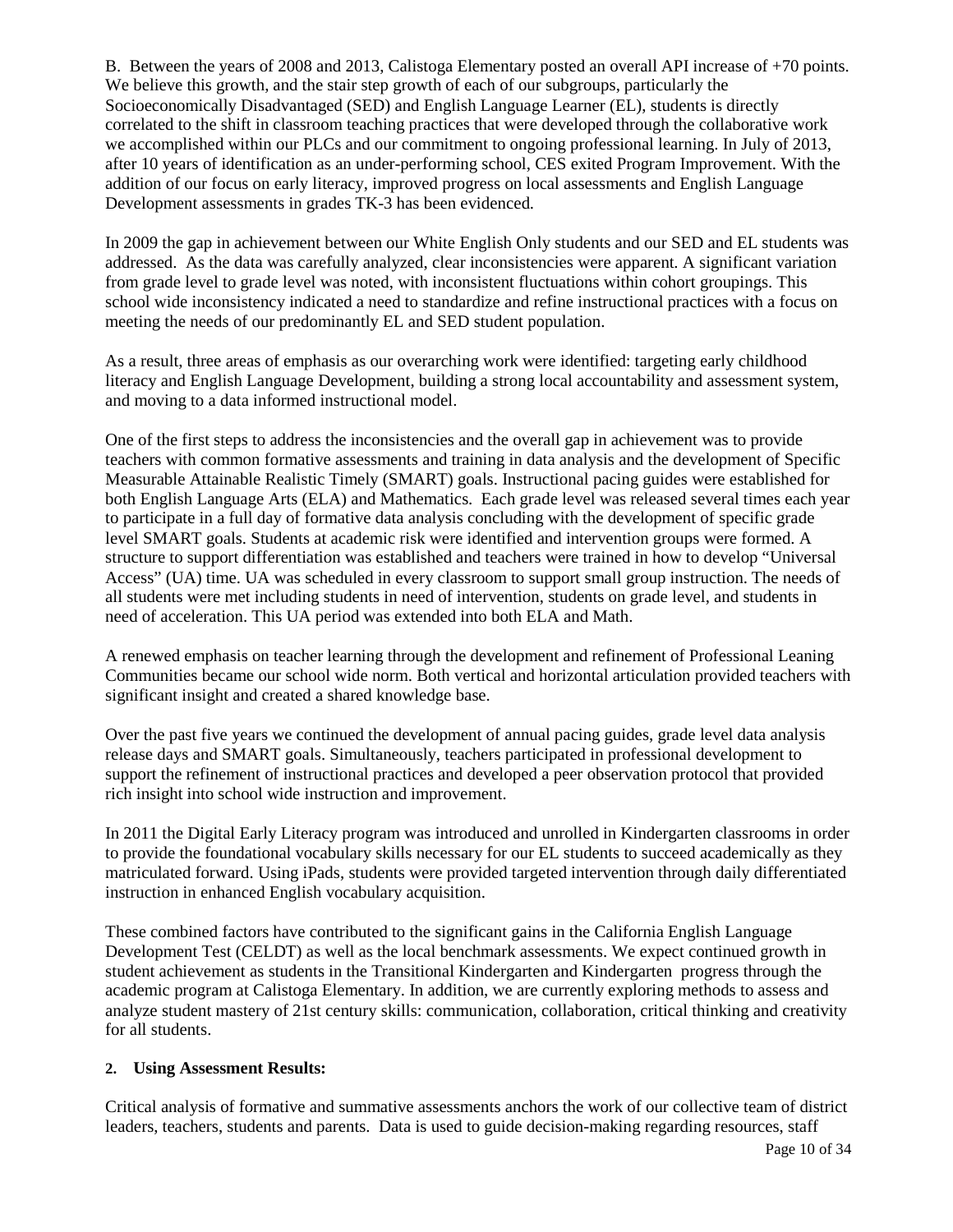development, instructional practices, and interventions. This will be accomplished by using student data to identify academic progress and provide strategies for differentiated instruction to support the specific needs of our students. In addition to CST and curriculum based formative assessments, student achievement is monitored through the use of technologically adaptive assessments, and performance tasks in English Language Arts (ELA) and Math.

A key element of our Strategic Action Plan is to provide a systematic and analytic approach to monitor student achievement. Since 2009, teachers have been meeting regularly to review student data and progress where HM Reading Lions formative assessments are used to monitor progress in ELA. In addition curricular summative assessments, performance task analysis, and Inspect assessments for Math are analyzed. Benchmark data is entered into a database that is reviewed throughout the year during weekly teacher collaboration meetings and data release days (3-5 per year).

The Annual CES Strategic Action Plan is based on recent CST data. For example, after analysis of 2012 CST data, three areas of focus for improvement were identified: comprehension, written expression and number sense. Resources and staffing were leveraged to focus on narrowing the achievement gap between subgroups in order to promote academic growth in each area. Short-term targets for improvement and longterm targets were identified and monitored based on CST and benchmark assessments. Within the Strategic Action Plan strategies were also identified to target professional development for teachers and paraprofessionals and to enhance parent and community communication and support.

Between 2009-2012, SMART Goals were identified targeting 10% growth in ELA and Math. Data was used to create intensive, skill mastery groups. Accelerated groups were also formed to support students meeting or exceeding benchmarks.

Since 2013 digital programs have been implemented in all grades to support acquisition of foundational skills in ELA. Quantitative data from LexiaCore 5 and DreamBox are adaptive integrated online programs, currently used to monitor performance and provide immediate intervention lessons in ELA and Mathematics. Teachers, parents, and administrators can easily view personalized instruction/intervention data and provide timely re-teach opportunities. Digital programs are used as Response to Intervention (RTI) and as a differentiation tool to accelerate advanced learners.

Strategies for interpreting assessments and supporting goals are shared at parent conferences and meetings such as our English Language Parent Advisory Committee (ELAC). Each trimester parents receive student progress reports with customized comments targeting learning goals and support strategies. Additional conferences are held whenever students are performing in the basic or strategic levels in ELA or Math. The Principal communicates with parents weekly through a bilingual newsletter regarding goals, assessments and community based strategies for closing the achievement gap.

In addition to in-school interventions, students participate in after school tutoring taught by credentialed teachers and sponsored by the Boys and Girls Club. Students performing in the basic level receive extra support. Students in the Special Education program also receive progress reports each trimester in addition to an annual parent conference/IEP.

#### **3. Sharing Lessons Learned:**

During the past 5 years, CES focused aggressively on building English literacy and providing rigorous instruction for our students. Based on research by Reardon on the Income - Academic Achievement Gap, poverty and low literacy are primary indicators for school failure in US children. 80% of the student population represents a demographic that historically has shown a 12% chance of school success in the US. CES's strategic response to closing the achievement gap through staff development, a focus on English Language Development, and technology-enhanced transformative best practices is yielding positive results as evidenced through improving student achievement and literacy on multiple measures. Our focused approach is research-based, data-informed and dynamically responsive to meet the needs of all students.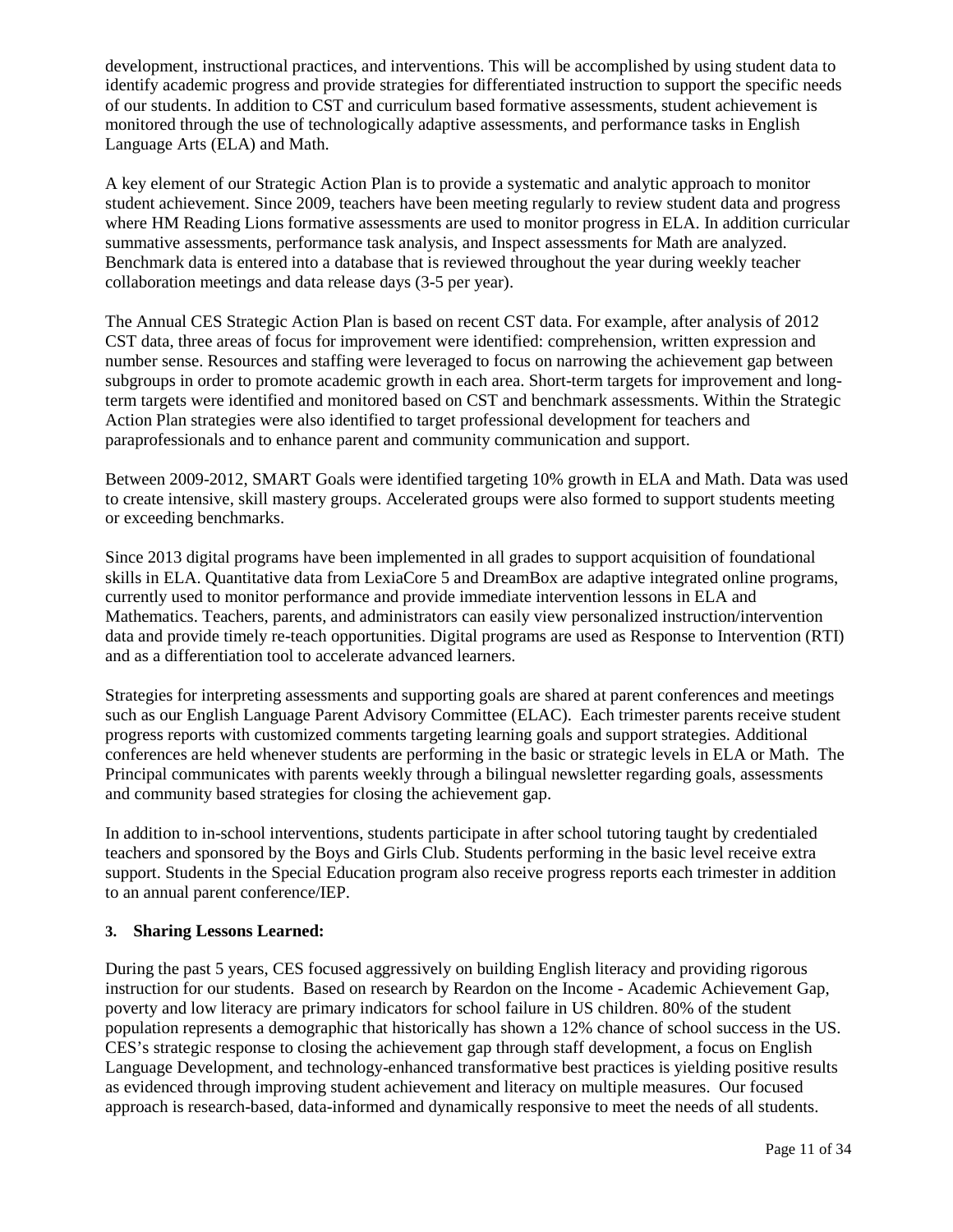CES teachers are at the forefront of elementary technology integration and innovative educational transformation. Every classroom is a model for transformative practices and strategic technology integration. In addition to frequent site visits, teachers provide training and support for colleagues in local districts and beyond.

Visitors from around the country and India have come to witness the student success and engagement inherent in the Digital Early Literacy initiative. In an interview with the local newspaper, after visiting the pilot iPad kindergarten program, California Superintendent of Public Instruction Tom Torlakson said; "It's magical... a great way to begin to learn languages in a rich way and it also teaches 21st Century skills to use technology to improve themselves." Torlakson incorporated lessons from the Digital Early Literacy Project in his statewide school transformation plan: "A Blueprint for Great Schools."

Teachers have been invited to facilitate workshops and present implementation strategies throughout the state on the iPad program, integration of 21st Century Learning, and Cross-Age Partnerships. The target audience for Digital Early Literacy and technology implementation workshops includes teachers, administrators, and stakeholders including parents and non-profit agencies working with schools to close the achievement gap. In January 2014, the Kindergarten team presented a strand of workshops on iPad Implementation at the California Kindergarten Association PK-1 Conference. Topics included; Digital Storytelling, Differentiated Instruction, Foundational Skills and the Common Core, Cross-Age Partnerships and Project Based Learning (PBL). Research, Background, and Rationale for Early Intervention was also presented.

Workshops are also presented for intermediate teachers (grades 3-6) on the use of an online interactive Techbook, and PBL. CES teachers at all grade levels participate in mentoring and research and are inspired and empowered to actively participate in PLC's, higher education and transformative leadership.

#### **4. Engaging Families and Community:**

Calistoga Elementary School is proud of its ties to families, the community, and the on-site partnership maintain with Calistoga Family Center. Parent and community engagement is a multifaceted, collaborative effort targeted to improve student achievement and well-being.

The majority of Calistoga students come from homes of immigrant parents with limited formal education who lack English language skills, literacy, and resources. A majority of families are employed in domestic, hospitality or agricultural industries within and around the Napa Valley. Many do not have consistent employment, benefits, or housing. In response, close community partnerships have been developed with local non-profit groups and agencies including the Calistoga Family Center, Boys and Girls Club, Calistoga Education Foundation, Calistoga Soroptomists, Calistoga Rotary, NapaLearns, Napa Valley Vintners Early Learning Initiative, and individual community members.

Families have many opportunities to become meaningfully involved. Parents are encouraged to volunteer by assisting classrooms, tutoring, or participating in several parent organizations that meet regularly on-site. Parents actively participate in the English Language Advisory Council, and representatives play a vital role on the School Site Council. Principal hosts a 'Coffee and Conversation' monthly gathering where parents learn about school programs and opportunities. They engage in conversation with the principal and discuss a wide range of topics relevant to improving student success. Communication continues through weekly bilingual newsletters from the principal, websites and teacher involvement. Paraprofessionals also play a key role in fostering strong relationships with families and the community.

In addition to these opportunities for parent engagement, District leaders expect and support creating a strong parent and community engagement. In collaboration with parent and community partners, innovative approaches to closing the achievement gap are identified and implemented, a positive school culture is nurtured, and opportunities for early childhood intervention are provided. This partnership has forged a unique and cohesive relationship with our Calistoga Family Center a school based family resource center. NapaLearns, a non-profit, and Napa Valley Vintners Association: Early Learning Initiative all serve to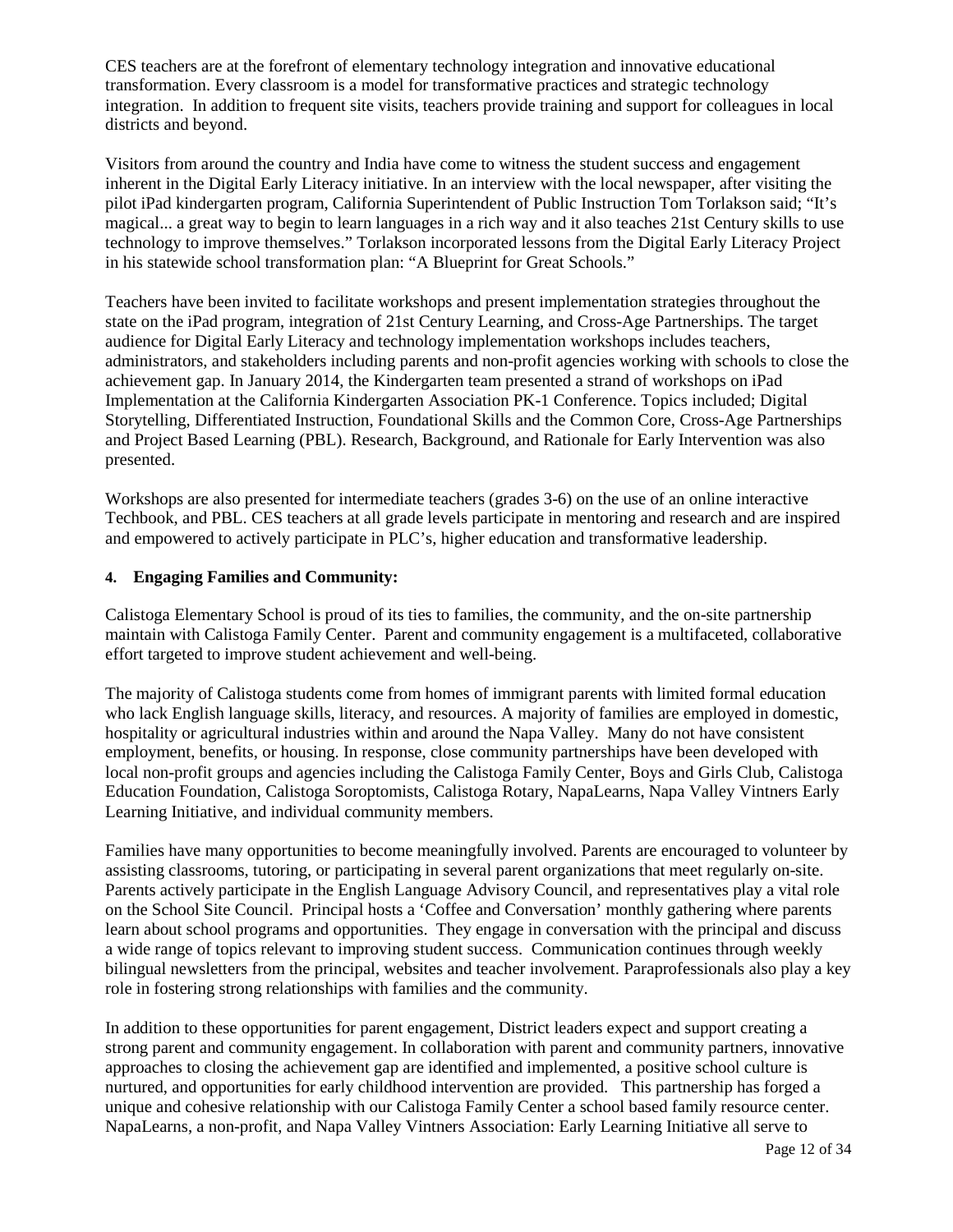support and maintain community ties. Each of these organizations collaborates with the District to improve access and equity to services and resources that will support school readiness through family outreach, intervention and staff development in technology transformation. Services to families offered through collaborative partners and the school are early childhood outreach, student assistance, counseling, ESL classes, literacy classes, parenting classes, classes for fathers, parent advocacy and leadership trainings, economic resources, tax filing, housing assistance, cultural enrichment experiences, and community celebrations.

As a school community, Calistoga Elementary continues to seek new ways to enhance and develop strong partnerships with parents and the community. In addition to parent workshops, strategies for strengthening engagement of families and the community are a focus in staff development. Innovative communication and outreach models and exemplars are discussed, considered and implemented to support the closing of the achievement gap.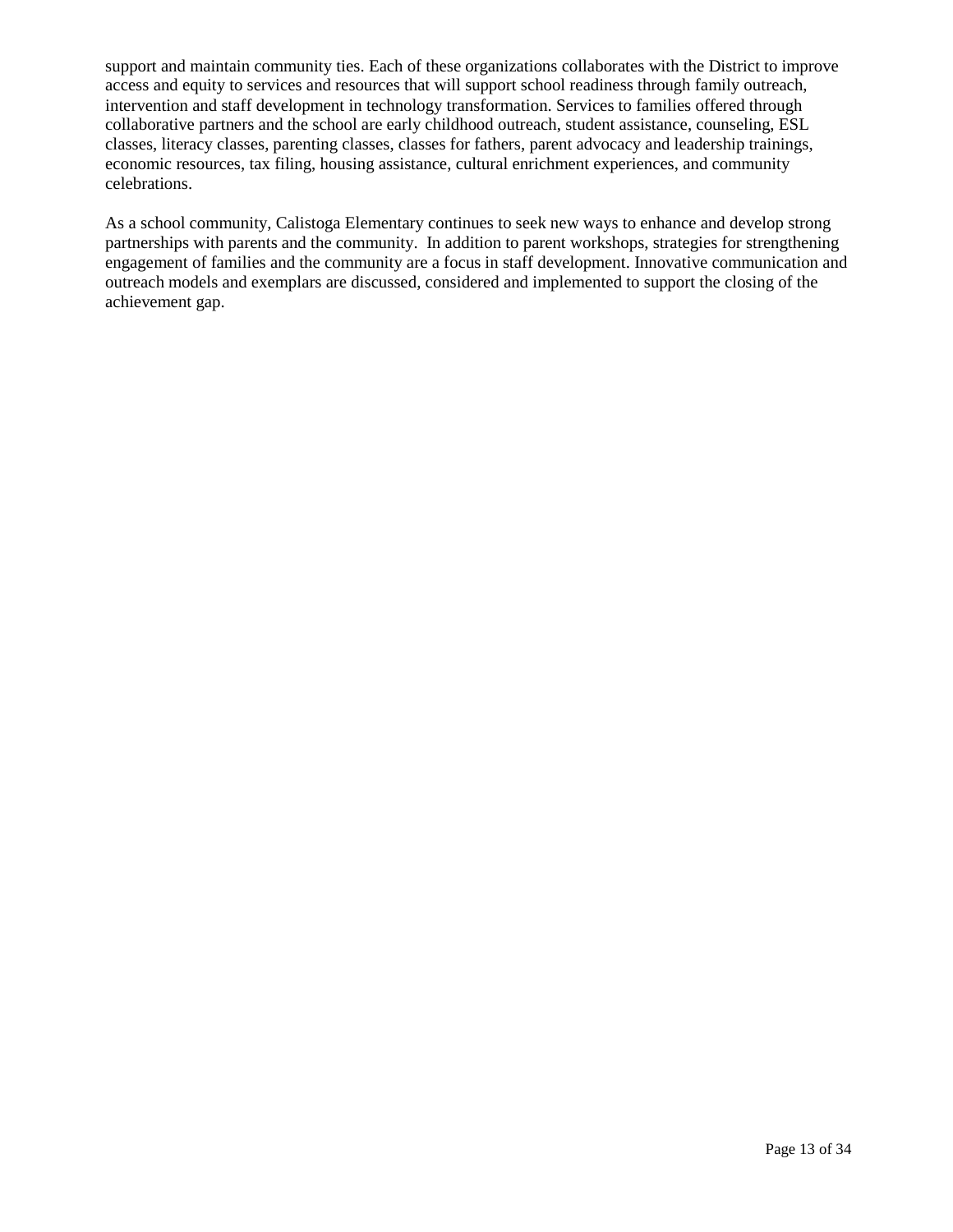#### **1. Curriculum:**

Calistoga Elementary School utilizes state adopted standards-based curriculum in all content areas. This curriculum reflects a continuum of skills and concepts organized by content subject area. Within each grade level content area, specific key grade level expectations are identified which reflect the critical learning, forming the foundation for continued academic success. Instructional time is allocated for students performing below grade level. This flexibility allows teachers and administrators to set the guidelines for instructional time that best meet the needs of the students they serve.

The integration of science, social studies, physical education, technology, and performing arts into English Language Arts and Math enriches the educational experiences of our students. Science and social studies pacing is done in such a way as to support and extend English language arts. Students with special needs are guaranteed modifications to ensure their success in accessing the core curriculum. The Individual Education Plan (IEP) serves to guide the program of the special education student. English Language Learners are required by law to participate in daily English Language Development (ELD) instruction above and beyond the English Language Arts instruction in the classroom. The goal for each ELL is to acquire English language fluency to function successfully in the regular classroom as a Fluent English Proficient (FEP) student, with achievement comparable to English Only (EO) students in all content areas. The purposeful and deliberate delivery of instruction in all content areas allows for continuous learning opportunities that are relevant and meaningful and offer students rich and varied opportunities for success.

In addition to core curriculum, Premier Instructional Programs have been implemented at the appropriate grade levels. A school wide music enrichment program provides Kindergarten through 2nd grade classroom music instruction, 3rd grade instrumental recorder instruction, and a 4th through 6th grade band program. The music teacher also produces winter and spring band and choral performances, facilitates an after school chorus program, and leads her students in local and regional music competitions. The Academy, another Premier Instructional Program, was instituted to engage and challenge advanced students who demonstrate mastery of specific content areas.

Additionally, the Gifted and Talented Education (GATE) Program is offered to 4th through 6th grade students. The students participating in this program build and extend an appreciation and awareness of the arts and culture while fostering teamwork, collaboration, and interpersonal communication skills.

Calistoga Elementary Physical Education Program provides physical education to all students using the nationally recognized SPARKS Program. Students learn basic skills while working collaboratively in teams. Approximately 40% of each class is spent working on various components of the President's Challenge/Presidential Youth fitness Program which focuses on developing, improving and assessing muscular strength, endurance, aerobic capacity, body composition and flexibility.

Fifth and sixth grade students participate in an Outdoor Education program. These programs offer learning opportunities to a student population who may not otherwise have access to the depth of knowledge experiences the programs provide. Fifth grade students participate in a several night adventure in environmental stewardship. Sixth grade students participate in a week long environmental program with an emphasis on teamwork, stewardship, and geography/geology at Yosemite National Park.

The purpose and function of instructional technology, has evolved dramatically over the past five years. Digital Early Literacy, implemented at the Kindergarten level first, created a strong foundation for school wide adoption of technology. By thoughtful, purposeful implementation utilizing digital curriculum and other forms of technology, learning and thinking skills of the 21st century area supported and promoted throughout the grade levels. Calistoga Elementary will continue to define and understand its purposeful classroom applications.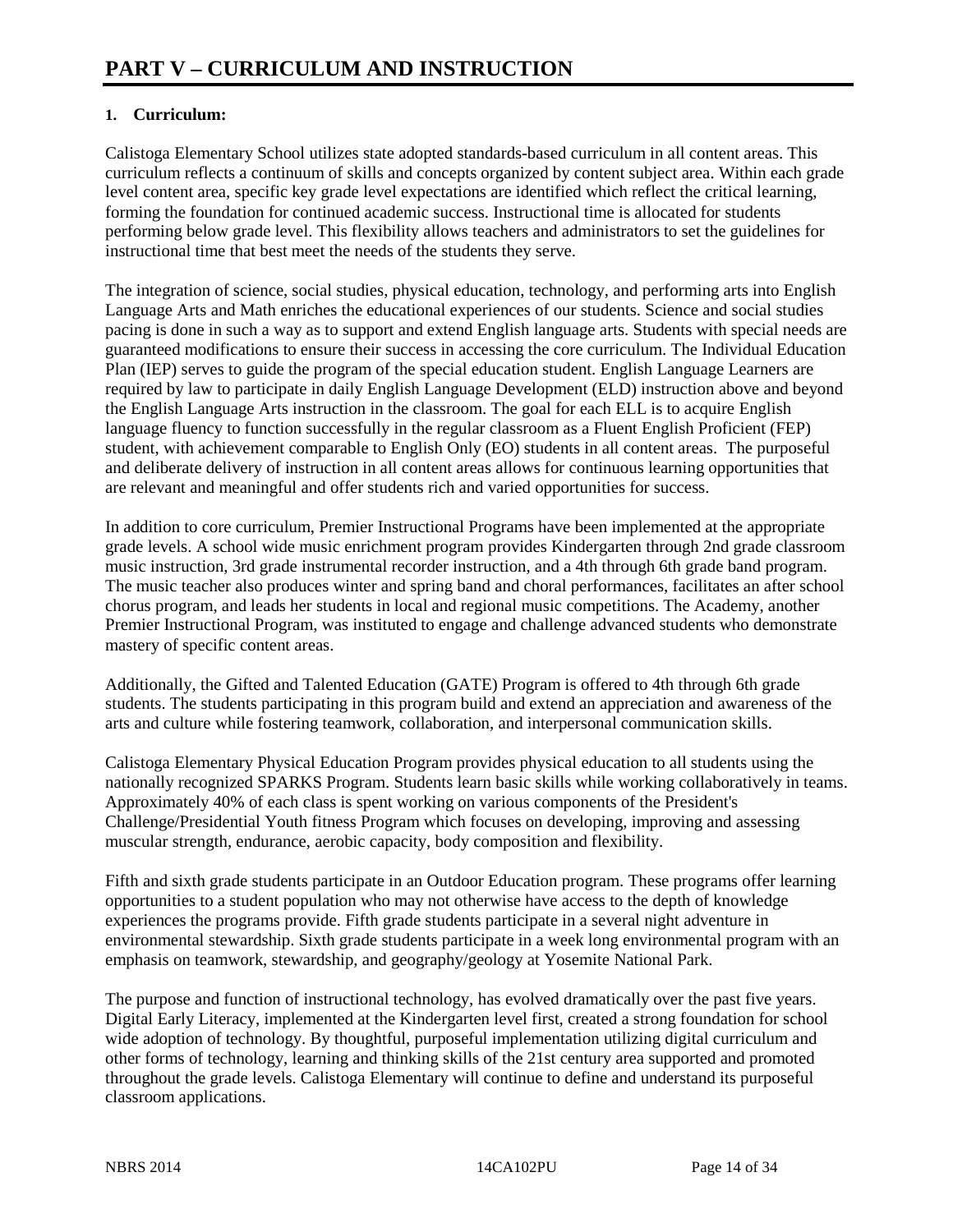At the forefront of our instructional practices is the intention of structuring knowledge around major concepts and principles. Because Common Core Standards are intentionally aligned with 21st century learning skills, it is imperative for students to develop a sense of process over product, multiple ways to solve problems and become efficient and effective in the use of collaborative and metacognitive strategies.

#### **2. Reading/English:**

In Calistoga Elementary the practice of teaching reading is based on the clear evidence that the future success of all students hinges upon their ability to become proficient readers. ELL and children from families of poverty are known to enter school with a significant deficit in vocabulary and literacy skills. The focus of English Language Arts instruction is at the forefront of our Strategic Action Plan. A school-wide culture of high expectations applies to all students. Within the past five years English Language Development has been a primary focus establishing and building foundational skills and providing evidence based differentiated instruction.

Reading is taught through a combination of strategies and practices founded in evidence-based pedagogy. Foundational skills and reading strategies are taught in all grades, Transitional Kindergarten through 6th grade with an emphasis on building academic vocabulary. Teachers have developed a strong foundation for reading programs through extensive high quality staff development that emphasizes brain-based and behavioral research behind how children learn to read. Teachers also know how to monitor student progress through frequent assessments and utilization of this data provides differentiated instruction. Current staff development focuses on strategies aligned with the CCSS, and integration of technology (iPads, computers, chrome books) to reinforce key literacy skills while extending these skills through meaningful applications in reading, writing and expression. Students learn to read analytically through regular practice with complex text, developing skills to improve reading, writing and speaking grounded in evidence from text, and finally building knowledge through content rich non-fiction.

Foundational reading skills are taught and reinforced throughout all grades in an organized systematic way using well-designed instruction. Pedagogy is based on building foundational skills, language structure (morphemes, phonics, word study), linguistic awareness, word recognition ability, fluency, and reading comprehension. Teachers use multiple strategies and technologies that are designed to explicitly teach students through a disciplined study of language systems and forms, both spoken and written.

With the transition to the CCSS and 21st Century learning, web based programs and programs such as LexiaCore 5 and DreamBox, teachers deliver personalized, adaptive learning experiences that build foundational skills, fluency and automaticity while monitoring student progress. These digital learning tools deliver a customized learning experience that provides differentiation through re-teaching struggling students or accelerating advanced learners. These programs are becoming more instrumental in preparing students for the future of the Smarter Balanced assessments digital literacy.

#### **3. Mathematics:**

Calistoga Elementary School defines and delivers math instruction for concept development, numeracy, operations fluency and problem solving using standards based curriculum, daily practice and application of interventions and enrichment. Grade level teams identify critical learning to be assessed. Data is collected from assessments to measure progress and inform instruction. This data becomes the rationale for intervention and enrichments.

Daily practice in key concept areas is accomplished through whole class, single strand discussion and problem solving. Students are encouraged to share multiple methods for approaching problems. Teachers and paraprofessionals provide additional instructional time on target skills for struggling students. For homework help, individual teachers have formed math clubs that meet before school or during after school structured homework time.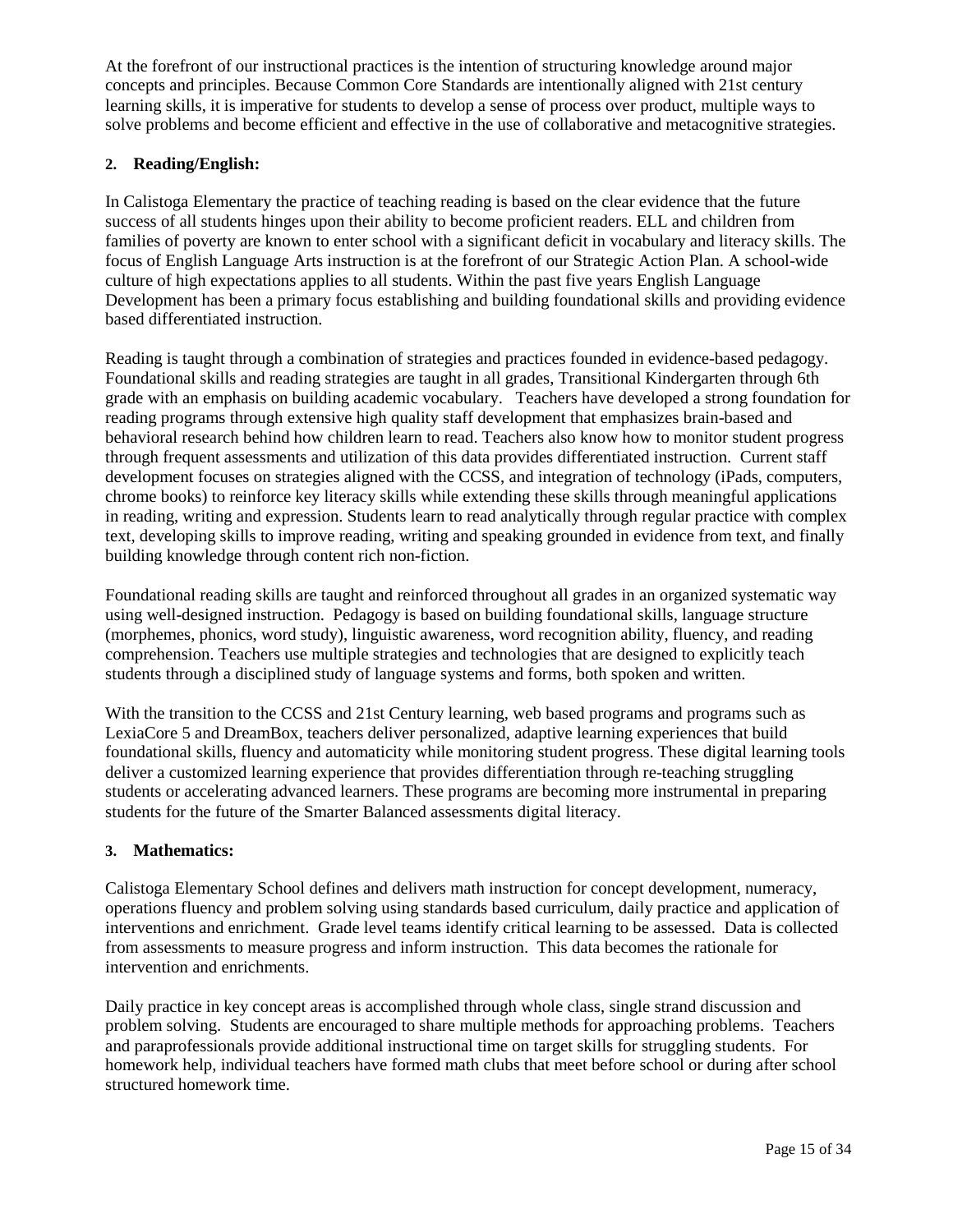For accelerated learners, Project Based Learning (PBL) presents opportunities for mathematics to be integrated into the teaching of other content areas such as English Language Arts, Science, Social Science, Health, and the Visual and Performing Arts.

Document cameras, projectors and digital curriculum support teacher/student interaction during explicit instruction. Teachers continue to learn how to draw upon the innate ability of technology to provide differentiation, enrichment and engagement throughout the content.

Studying Common Core State Standards (CCSS) in Professional Development (PD) settings, principals and teachers connect the learning within and across grade levels so students can build new understandings onto foundations built in previous years. Daily fluency practice continues to ensure that students have speed and accuracy with simple calculations. The use of traditional and digital white boards as a response method in whole class direct explicit concept instruction allows teachers to see individuals who may need re-teaching or pre-teaching for upcoming performance tasks. Emphasis is placed on explaining mathematical process and thinking. Math discussions are framed by Depth of Knowledge questioning strategies rather than right or wrong answers. Teachers continue to develop performance tasks and assessments that challenge students to defend thinking, attempt multiple solutions and clarify reasoning.

#### **4. Additional Curriculum Area:**

More than 85% of children entering kindergarten are English Language Learner Students (ELLS). They face a multitude of challenges daily as they enter classrooms that may provide their only context for English language acquisition each day. A national literacy study found the greatest predictor of academic success is a child's level of literacy (vocabulary) upon entering kindergarten (U.S. DOE, 1996). To ensure access to the curriculum taught exclusively in English, the school needed to focus on building English language vocabulary and determined that an English Language Development curriculum would be implemented. In the primary grades, there would be a dedicated time and systematic delivery method. In intermediate grades ELD would be integrated with ELA vocabulary curriculum. ELD instruction would be weighted heavily on vocabulary instruction, taught in both isolated and contextual forms.

Scores from the California English Language Development Test (CELDT), administered annually beginning in Kindergarten, were the basis for grouping. Students are categorized by CELDT as beginning, intermediate, early advanced or advanced. Teachers taught thematic lists of words to single groups of students using language scaffolds appropriate to their particular CELDT level, songs, chants, and total physical response. In grade level collaboration, teachers shared and refined ELD instructional strategies.

ELD instruction evolved in 2011 in response to research that indicated a potential to build vocabulary in young children by the purposeful use of technology for ELD instruction, began the Kindergarten iPad program. iPad technology was adopted and adapted to specifically address literacy in young children. The Digital Early Literacy (DEL) project began as a community partnership between NapaLearns, a non-profit organization, Calistoga Family Center, a family resource center, private community members and the Calistoga Joint Unified School District. Teachers used iPads to access digital story books, foundational skills applications and design activities to develop their receptive and expressive language. Teachers were also able to differentiate instruction for a single student based on individual language needs. At nearly the same time, intermediate teachers were beginning to implement technology into ELD instruction through contextual research, projects and presentations. Technology allowed teachers and students to access visual and virtual resources that engaged students with the vocabulary they were learning. A high student population of ELLs means that literacy in English will continue to be a challenge that must be met using tools students will need for college and career readiness in the 21st century.

#### **5. Instructional Methods:**

Beginning in 2011, and for the following two years, faculty members read, discussed, planned and implemented strategies and ideas taken from three books, "Brain Rules" by John Medina, "Mindset" by Carol Dweck and "Teach Like a Champion" by Doug Lemov. Teacher / administrator teams also attended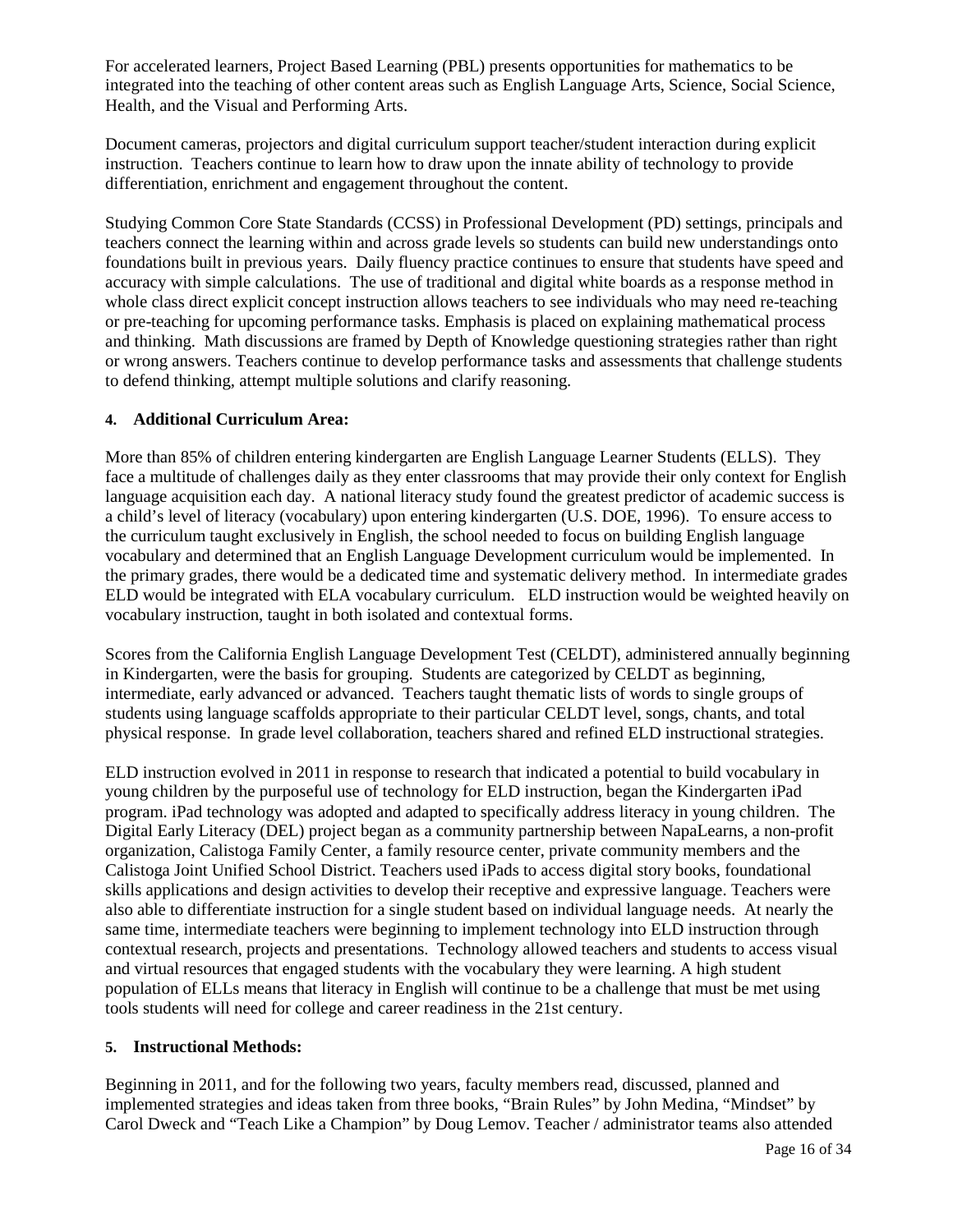trainings on the power of direct, explicit instruction. Instructional practice was modeled after these readings and trainings and formed a basis from which a common language and practice evolved. Successful strategies were shared with colleagues in a variety of settings such as staff meetings, weekly grade level collaboration and subsequent Professional Development trainings. More recently teachers are adopting innovative best practices in inquiry based learning through PBL and CCSS strategies.

The faculty was also given collaboration opportunities to discuss and plan instruction using comprehensive data collected each trimester. During once per trimester release days, grade levels identified and grouped students for various interventions or enrichments designed to help students grow academically during subsequent trimesters.

Interventions were designed by the teams to address low performance standards and skills. Action plans with specific strategies were produced during these release days. Teachers and trained paraprofessional staff targeted small groups of students for direct instruction, re-teaching and fluency practice in both math and English language arts.

One full time teacher and a paraprofessional became a team assigned to implement a language arts intervention program for students identified as most at risk. On a daily rotating schedule, this team provided targeted instruction to small groups of students in foundational reading and comprehension.

Enrichments were designed to offer opportunities to extend learning through creative projects infused with technology. Students participated in grade level enrichment for part of their language arts block. These programs were housed in the computer lab and all projects were infused with technology for research, production and presentation. With the advent of technology came a new infusion of engagement strategies. Every classroom was equipped with a projector and document camera. Teachers used this technology to model, demonstrate and provide visual support for lessons. With the addition of iPad and laptops, connection to the internet provided access to resources for direct instruction, new strategies, creative applications, and background knowledge. Beginning in the primary grades, iPads were integrated into daily instruction. Using iPads, differentiation occurred on a student by student basis using applications to build foundational language arts and math skills as well as creativity and technical skills. In all cases, adopting instructional methods followed careful evaluation of data.

#### **6. Professional Development:**

Calistoga Elementary School success can be attributed in large part to the work of teachers and administrators in Professional Development (PD) settings, both formal and informal. Professional Development provided the foci, resources and discourses that fueled a dedicated and motivated staff. Professional speakers, data review, local and distance classroom observations, staff meeting presentations, and shared readings offered a variety of avenues to address the goals of closing the achievement gap, engaging students, and standardizing instructional practice.

Much time was devoted to building a collaborative environment that was structured for examination of data and translating that analysis to SMART goals. PD included training in digital assessment and reporting systems, administrator facilitated goal setting and one hour a week collaborative planning time. A continuity of purpose was woven within formal PD. Curriculum experts provided insights into, and applications of, differentiation supports contained in their programs. Professionals with classroom experience shared research based, practical approaches to establish a continuum of understanding across grade levels. "Know your piece, do your part" was a memorable phrase to describe how to ensure English Language Learners received a comprehensive set of foundational skills in increments at each grade level. Groups of teachers and administrators observed exemplar classrooms both on campus, off campus and even out of county, then shared their excellent reflections from those experiences. In line with PD goals, some of those observations led to subsequent trainings in the practices known as Direct Explicit Instruction (DEI). Shared readings, especially the book "Teach Like a Champion" became the reference for short presentations at staff meetings and planning in collaboration meetings.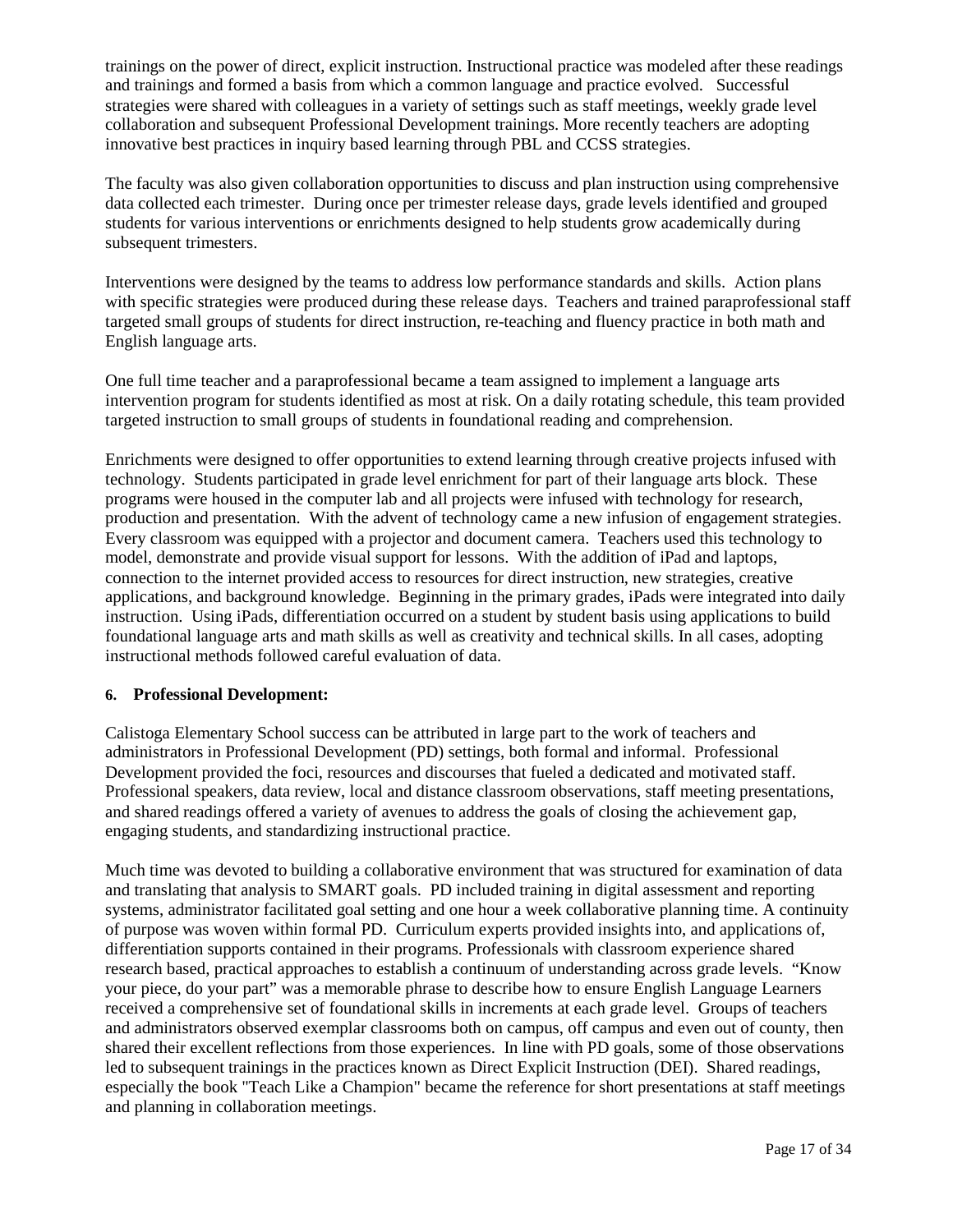As we move forward, Professional Development continues to be part of the successful formula. Most recently, 23 of 26 teachers and the Principal attended trainings in Project Based Learning. A Technology Coach / Coordinator position has been created to provide both digital curriculum implementation support and PBL planning. Ongoing peer to peer sharing of strategy, experience and research strengthens our Professional Learning Community into a foundation to build upon for the future.

#### **7. School Leadership**

The school leadership philosophy for success follows a data informed model that includes all stakeholders in the planning and implementation process. The Principal and Assistant Principal preside over committees, teams and training sessions designed to provide a climate of collaboration and participation in curriculum, instruction, and strategic decisions.

The school leadership team, consisting of the Principal, Assistant Principal and teachers representing each grade level, examined data and analyzed the academic performance of all student groups. The Strategic Action Plan was developed from this analysis with a goal of raising achievement for all students, narrowing achievement gaps and ensuring that students meeting or exceeding grade level standards are challenged to reach their fullest potential.

The leadership team facilitates observations of exemplar best practice in the areas of accelerated learning, digital curriculum, comprehension and writing instruction. They then provided an opportunity to share and discuss these observations .

The Principal designated resources with a focus on student needs and with intent for academic growth. Highly trained paraprofessionals, enrichment teachers, curriculum and programs were guided by the overarching goal that students would meet or exceed established state standards of performance through a responsive and challenging instructional program providing differentiated student support.

The Principal and Assistant Principal provide research based trainings specific to the goals of student academic growth. They support innovation in the use of technology as teaching and learning tools and as a means to support enrichment and differentiation. Through the transition to Common Core Standards, the focus remains on improvement of academic achievement through development of 21st century skills. The Leadership team actively seeks and evaluates curriculum and strategies that will promote critical and creative thinkers, innovators and problem solvers who can effectively communicate and collaborate. Digital age literacy, inquiry, data analysis, and innovative use of technology anchor the shared work of the leadership team, grade level teaching teams, students and parents.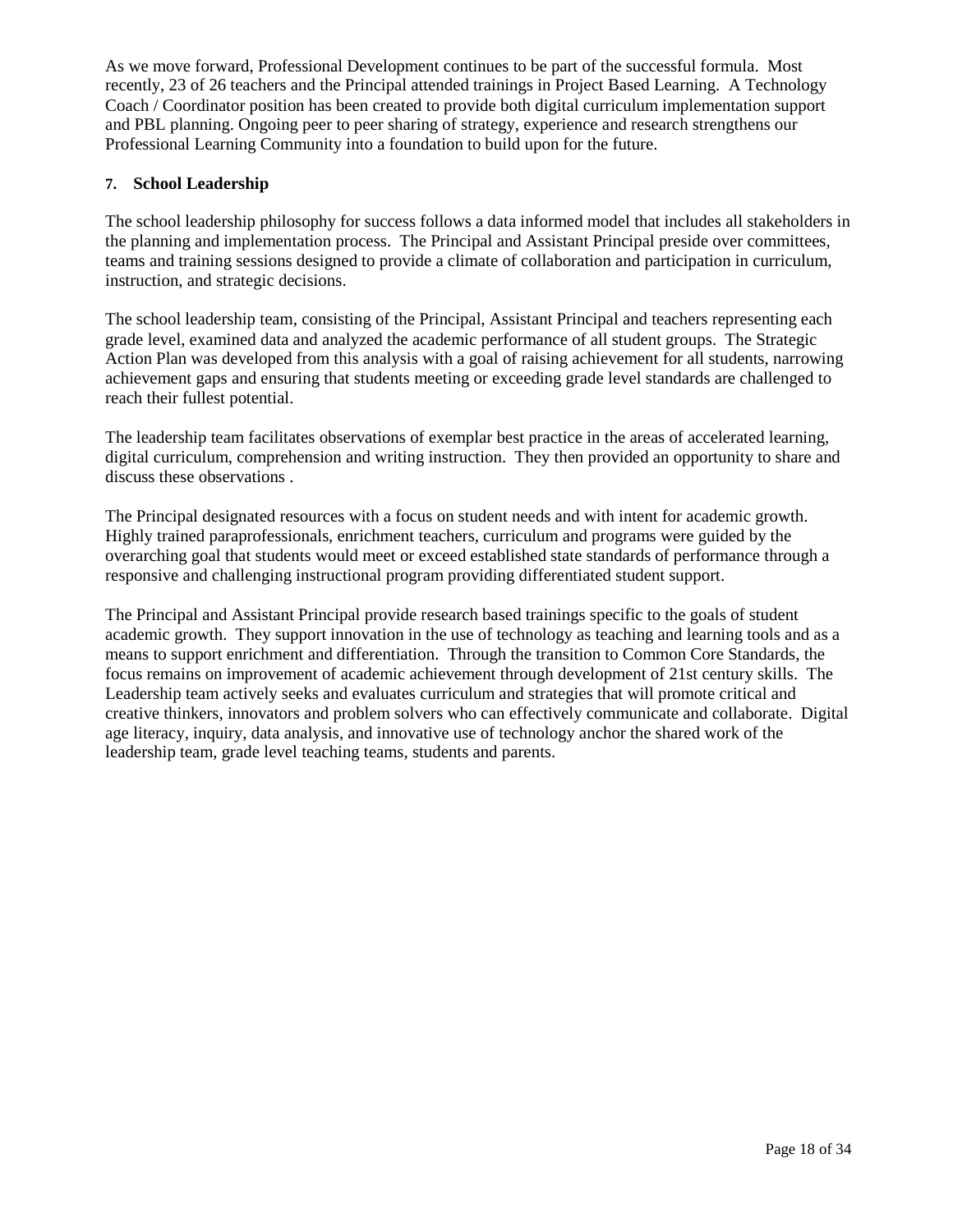**Subject:** <u>Math **Test:** California Standards Test</u><br> **All Students Tested/Grade:** 3 **Test:** California Standards Test<br> **Edition/Publication Year:** 2013 Publisher: **Educational Testing Services** 

**All Students Tested/Grade:** 3 **Edition/Publication Year:** 2013

| School Year                      | 2012-2013        | 2011-2012        | 2010-2011        | 2009-2010        | 2008-2009        |
|----------------------------------|------------------|------------------|------------------|------------------|------------------|
| Testing month                    | Apr              | Apr              | Apr              | Apr              | Apr              |
| <b>SCHOOL SCORES*</b>            |                  |                  |                  |                  |                  |
| % Proficient plus % Advanced     | 73               | 79               | 61               | 57               | 46               |
| % Advanced                       | 39               | 44               | 34               | 28               | 24               |
| Number of students tested        | 62               | 63               | 62               | 60               | 50               |
| Percent of total students tested | 100              | 100              | 100              | 100              | 100              |
| Number of students tested with   | $\boldsymbol{0}$ | $\mathbf{0}$     | $\boldsymbol{0}$ | $\overline{0}$   | $\boldsymbol{0}$ |
| alternative assessment           |                  |                  |                  |                  |                  |
| % of students tested with        | $\overline{0}$   | $\overline{0}$   | $\overline{0}$   | $\overline{0}$   | $\overline{0}$   |
| alternative assessment           |                  |                  |                  |                  |                  |
| <b>SUBGROUP SCORES</b>           |                  |                  |                  |                  |                  |
| 1. Free and Reduced-Price        |                  |                  |                  |                  |                  |
| Meals/Socio-Economic/            |                  |                  |                  |                  |                  |
| <b>Disadvantaged Students</b>    |                  |                  |                  |                  |                  |
| % Proficient plus % Advanced     | 72               | 76               | 58               | 49               | 46               |
| % Advanced                       | 36               | 38               | 27               | 21               | 18               |
| Number of students tested        | 53               | 55               | 52               | 33               | 39               |
| 2. Students receiving Special    |                  |                  |                  |                  |                  |
| <b>Education</b>                 |                  |                  |                  |                  |                  |
| % Proficient plus % Advanced     | 50               | 67               | 25               | 50               | $\mathbf{0}$     |
| % Advanced                       | 17               | 17               | $\boldsymbol{0}$ | 50               | $\boldsymbol{0}$ |
| Number of students tested        | 6                | 6                | 8                | 6                | 5                |
| 3. English Language Learner      |                  |                  |                  |                  |                  |
| <b>Students</b>                  |                  |                  |                  |                  |                  |
| % Proficient plus % Advanced     | 69               | 74               | 60               | 49               | 46               |
| % Advanced                       | 31               | 35               | 29               | 20               | 17               |
| Number of students tested        | 49               | 46               | 52               | 41               | 35               |
| 4. Hispanic or Latino            |                  |                  |                  |                  |                  |
| <b>Students</b>                  |                  |                  |                  |                  |                  |
| % Proficient plus % Advanced     | 73               | 74               | 56               | 52               | 46               |
| % Advanced                       | 35               | 37               | 25               | 23               | 18               |
| Number of students tested        | 55               | 49               | 52               | 44               | 39               |
| 5. African-American              |                  |                  |                  |                  |                  |
| <b>Students</b>                  |                  |                  |                  |                  |                  |
| % Proficient plus % Advanced     | $\overline{0}$   | $\overline{0}$   | $\overline{0}$   | 100              | $\overline{0}$   |
| % Advanced                       | $\overline{0}$   | $\boldsymbol{0}$ | $\boldsymbol{0}$ | 100              | $\boldsymbol{0}$ |
| Number of students tested        | $\overline{0}$   | $\boldsymbol{0}$ | $\overline{0}$   | 1                | $\overline{0}$   |
| <b>6. Asian Students</b>         |                  |                  |                  |                  |                  |
| % Proficient plus % Advanced     | $\overline{0}$   | 100              | $\mathbf{0}$     | $\overline{0}$   | $\overline{0}$   |
| % Advanced                       | $\overline{0}$   | 33               | $\mathbf{0}$     | $\overline{0}$   | $\overline{0}$   |
| Number of students tested        | $\overline{0}$   | 3                | $\overline{0}$   | $\boldsymbol{0}$ | $\overline{0}$   |
| 7. American Indian or            |                  |                  |                  |                  |                  |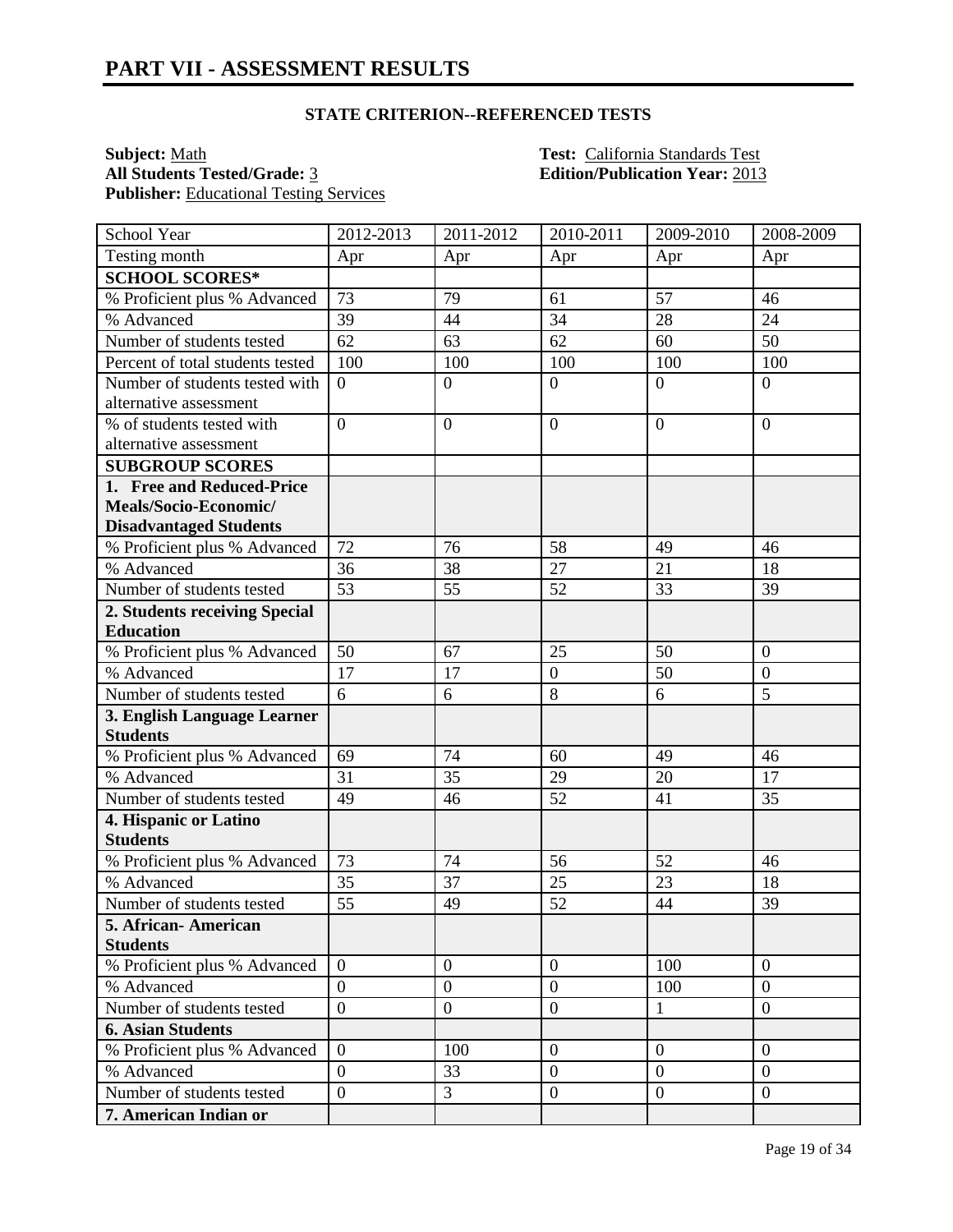| <b>Alaska Native Students</b>    |                |                |                |                |                |
|----------------------------------|----------------|----------------|----------------|----------------|----------------|
| % Proficient plus % Advanced     | $\overline{0}$ | $\theta$       | $\overline{0}$ | $\overline{0}$ | $\overline{0}$ |
| % Advanced                       | $\overline{0}$ | $\overline{0}$ | $\overline{0}$ | $\overline{0}$ | $\overline{0}$ |
| Number of students tested        | $\theta$       | $\overline{0}$ | $\overline{0}$ | $\overline{0}$ | $\overline{0}$ |
| 8. Native Hawaiian or other      |                |                |                |                |                |
| <b>Pacific Islander Students</b> |                |                |                |                |                |
| % Proficient plus % Advanced     | $\Omega$       | $\overline{0}$ | $\overline{0}$ | $\overline{0}$ | $\overline{0}$ |
| % Advanced                       | $\theta$       | $\overline{0}$ | $\theta$       | $\theta$       | $\theta$       |
| Number of students tested        | $\Omega$       | $\theta$       | $\Omega$       | $\overline{0}$ | $\Omega$       |
| 9. White Students                |                |                |                |                |                |
| % Proficient plus % Advanced     | 71             | 100            | 86             | 64             | 40             |
| % Advanced                       | 71             | 82             | 71             | 43             | 40             |
| Number of students tested        | $\overline{7}$ | 11             | $\overline{7}$ | 14             | 10             |
| <b>10. Two or More Races</b>     |                |                |                |                |                |
| identified Students              |                |                |                |                |                |
| % Proficient plus % Advanced     | $\theta$       | $\Omega$       | $\Omega$       | $\Omega$       | $\Omega$       |
| % Advanced                       | $\overline{0}$ | $\overline{0}$ | $\overline{0}$ | $\overline{0}$ | $\overline{0}$ |
| Number of students tested        | $\overline{0}$ | $\overline{0}$ | $\overline{0}$ | $\overline{0}$ | $\Omega$       |
| 11. Other 1: Filipino            |                |                |                |                |                |
| % Proficient plus % Advanced     | $\overline{0}$ | $\overline{0}$ | 100            | $\overline{0}$ | 100            |
| % Advanced                       | $\theta$       | $\overline{0}$ | 100            | $\overline{0}$ | 100            |
| Number of students tested        | $\theta$       | $\overline{0}$ | 3              | $\Omega$       | 1              |
| 12. Other 2: Other 2             |                |                |                |                |                |
| % Proficient plus % Advanced     |                |                |                |                |                |
| % Advanced                       | $\Omega$       |                |                |                |                |
| Number of students tested        |                |                |                |                |                |
| 13. Other 3: Other 3             |                |                |                |                |                |
| % Proficient plus % Advanced     |                |                |                |                |                |
| % Advanced                       |                |                |                |                |                |
| Number of students tested        |                |                |                |                |                |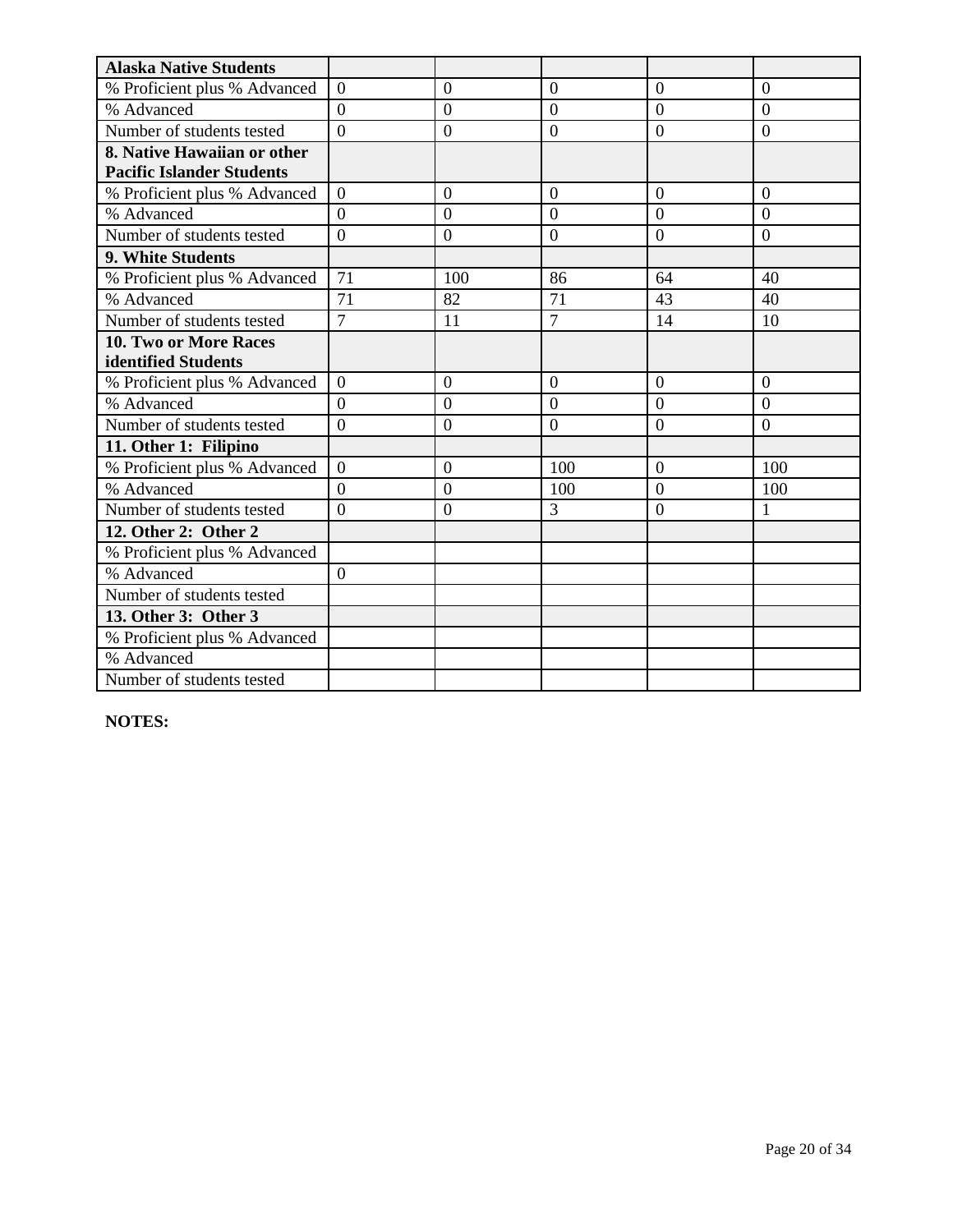### **Subject:** <u>Math **Test:** California Standards Test</u><br> **All Students Tested/Grade:** 4 **Test: California Standards Test**<br> **Edition/Publication Year:** 2013 **Publisher:** Educational Testing Services

# **All Students Tested/Grade:** 4 **Edition/Publication Year:** 2013

| School Year                      | 2012-2013        | $2011 - 2012$    | 2010-2011        | 2009-2010      | 2008-2009        |
|----------------------------------|------------------|------------------|------------------|----------------|------------------|
| Testing month                    | Apr              | Apr              | Apr              | Apr            | Apr              |
| <b>SCHOOL SCORES*</b>            |                  |                  |                  |                |                  |
| % Proficient plus % Advanced     | 84               | 45               | 73               | 52             | 71               |
| % Advanced                       | 38               | 16               | 41               | 26             | 43               |
| Number of students tested        | 63               | 58               | 56               | 54             | 65               |
| Percent of total students tested | 100              | 100              | 100              | 100            | 100              |
| Number of students tested with   | $\boldsymbol{0}$ | $\boldsymbol{0}$ | $\mathbf{0}$     | $\overline{0}$ | $\overline{0}$   |
| alternative assessment           |                  |                  |                  |                |                  |
| % of students tested with        | $\overline{0}$   | $\overline{0}$   | $\overline{0}$   | $\overline{0}$ | $\overline{0}$   |
| alternative assessment           |                  |                  |                  |                |                  |
| <b>SUBGROUP SCORES</b>           |                  |                  |                  |                |                  |
| 1. Free and Reduced-Price        |                  |                  |                  |                |                  |
| Meals/Socio-Economic/            |                  |                  |                  |                |                  |
| <b>Disadvantaged Students</b>    |                  |                  |                  |                |                  |
| % Proficient plus % Advanced     | 84               | 43               | 71               | 44             | 67               |
| % Advanced                       | 31               | 12               | 37               | 16             | 41               |
| Number of students tested        | 55               | 51               | 41               | 43             | 46               |
| 2. Students receiving Special    |                  |                  |                  |                |                  |
| <b>Education</b>                 |                  |                  |                  |                |                  |
| % Proficient plus % Advanced     | 83               | 11               | 67               | 60             | 50               |
| % Advanced                       | 50               | 11               | 33               | 20             | 50               |
| Number of students tested        | 6                | 9                | 9                | 5              | 8                |
| 3. English Language Learner      |                  |                  |                  |                |                  |
| <b>Students</b>                  |                  |                  |                  |                |                  |
| % Proficient plus % Advanced     | 86               | 44               | 68               | 49             | 61               |
| % Advanced                       | 28               | 12               | 32               | 23             | 36               |
| Number of students tested        | 43               | 50               | 37               | 39             | 33               |
| 4. Hispanic or Latino            |                  |                  |                  |                |                  |
| <b>Students</b>                  |                  |                  |                  |                |                  |
| % Proficient plus % Advanced     | 85               | 40               | 70               | 45             | 66               |
| % Advanced                       | 28               | 10               | 35               | 19             | 42               |
| Number of students tested        | 47               | 50               | 40               | 42             | 50               |
| 5. African- American             |                  |                  |                  |                |                  |
| <b>Students</b>                  |                  |                  |                  |                |                  |
| % Proficient plus % Advanced     | $\overline{0}$   | $\boldsymbol{0}$ | 100              | $\overline{0}$ | $\boldsymbol{0}$ |
| % Advanced                       | $\overline{0}$   | $\overline{0}$   | 100              | $\overline{0}$ | $\overline{0}$   |
| Number of students tested        | $\overline{0}$   | $\boldsymbol{0}$ | $\mathbf{1}$     | $\overline{0}$ | $\overline{0}$   |
| <b>6. Asian Students</b>         |                  |                  |                  |                |                  |
| % Proficient plus % Advanced     | $\overline{0}$   | 100              | $\boldsymbol{0}$ | 100            | $\Omega$         |
| % Advanced                       | $\overline{0}$   | 50               | $\overline{0}$   | 100            | $\overline{0}$   |
| Number of students tested        | $\overline{0}$   | $\overline{2}$   | $\boldsymbol{0}$ | $\mathbf{1}$   | $\boldsymbol{0}$ |
| 7. American Indian or            |                  |                  |                  |                |                  |
| <b>Alaska Native Students</b>    |                  |                  |                  |                |                  |
| % Proficient plus % Advanced     | $\overline{0}$   | $\boldsymbol{0}$ | $\mathbf{0}$     | $\overline{0}$ | $\overline{0}$   |
| % Advanced                       | $\boldsymbol{0}$ | $\boldsymbol{0}$ | $\mathbf{0}$     | $\overline{0}$ | $\mathbf{0}$     |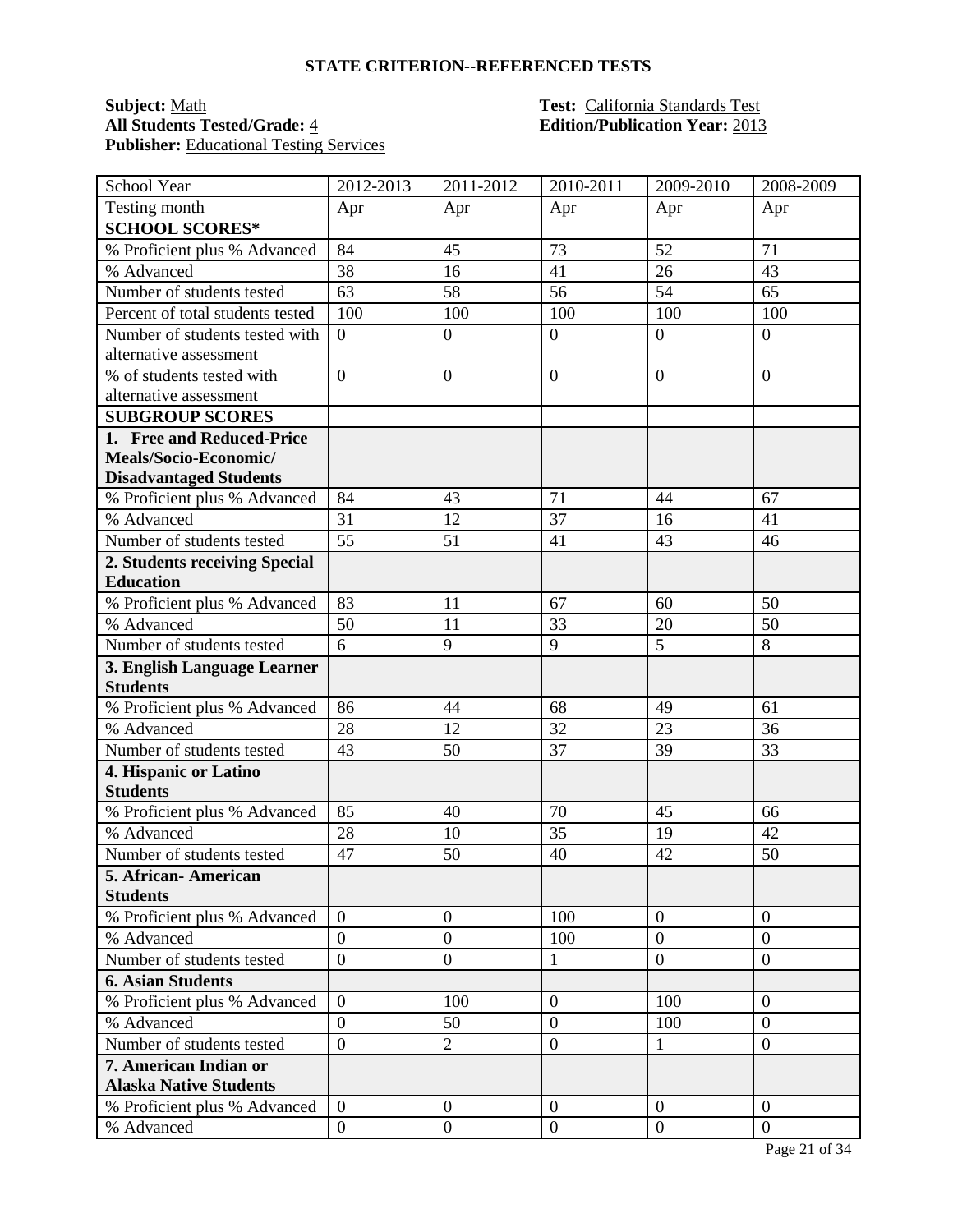| Number of students tested        | $\overline{0}$   | 1                | $\overline{0}$   | $\overline{0}$ | $\overline{0}$   |
|----------------------------------|------------------|------------------|------------------|----------------|------------------|
| 8. Native Hawaiian or other      |                  |                  |                  |                |                  |
| <b>Pacific Islander Students</b> |                  |                  |                  |                |                  |
| % Proficient plus % Advanced     | $\overline{0}$   | $\overline{0}$   | $\overline{0}$   | $\overline{0}$ | $\overline{0}$   |
| % Advanced                       | $\Omega$         | $\overline{0}$   | $\overline{0}$   | $\overline{0}$ | $\overline{0}$   |
| Number of students tested        | $\boldsymbol{0}$ | $\boldsymbol{0}$ | $\boldsymbol{0}$ | $\mathbf{0}$   | $\boldsymbol{0}$ |
| 9. White Students                |                  |                  |                  |                |                  |
| % Proficient plus % Advanced     | 86               | 80               | 80               | 70             | 87               |
| % Advanced                       | 71               | 60               | 53               | 40             | 47               |
| Number of students tested        | 14               | 5                | 15               | 10             | 15               |
| 10. Two or More Races            |                  |                  |                  |                |                  |
| identified Students              |                  |                  |                  |                |                  |
| % Proficient plus % Advanced     | $\theta$         | $\theta$         | $\Omega$         | $\theta$       | $\Omega$         |
| % Advanced                       | $\overline{0}$   | $\theta$         | $\overline{0}$   | $\theta$       | $\theta$         |
| Number of students tested        | $\overline{0}$   | $\overline{0}$   | $\overline{0}$   | $\overline{0}$ | $\overline{0}$   |
| 11. Other 1: Filipino            |                  |                  |                  |                |                  |
| % Proficient plus % Advanced     | 50               | $\overline{0}$   | $\overline{0}$   | 100            | $\overline{0}$   |
| % Advanced                       | 50               | $\overline{0}$   | $\overline{0}$   | 100            | $\Omega$         |
| Number of students tested        | $\overline{2}$   | $\overline{0}$   | $\overline{0}$   |                | $\overline{0}$   |
| 12. Other 2: Other 2             |                  |                  |                  |                |                  |
| % Proficient plus % Advanced     |                  |                  |                  |                |                  |
| % Advanced                       |                  |                  |                  |                |                  |
| Number of students tested        |                  |                  |                  |                |                  |
| 13. Other 3: Other 3             |                  |                  |                  |                |                  |
| % Proficient plus % Advanced     |                  |                  |                  |                |                  |
| % Advanced                       |                  |                  |                  |                |                  |
| Number of students tested        |                  |                  |                  |                |                  |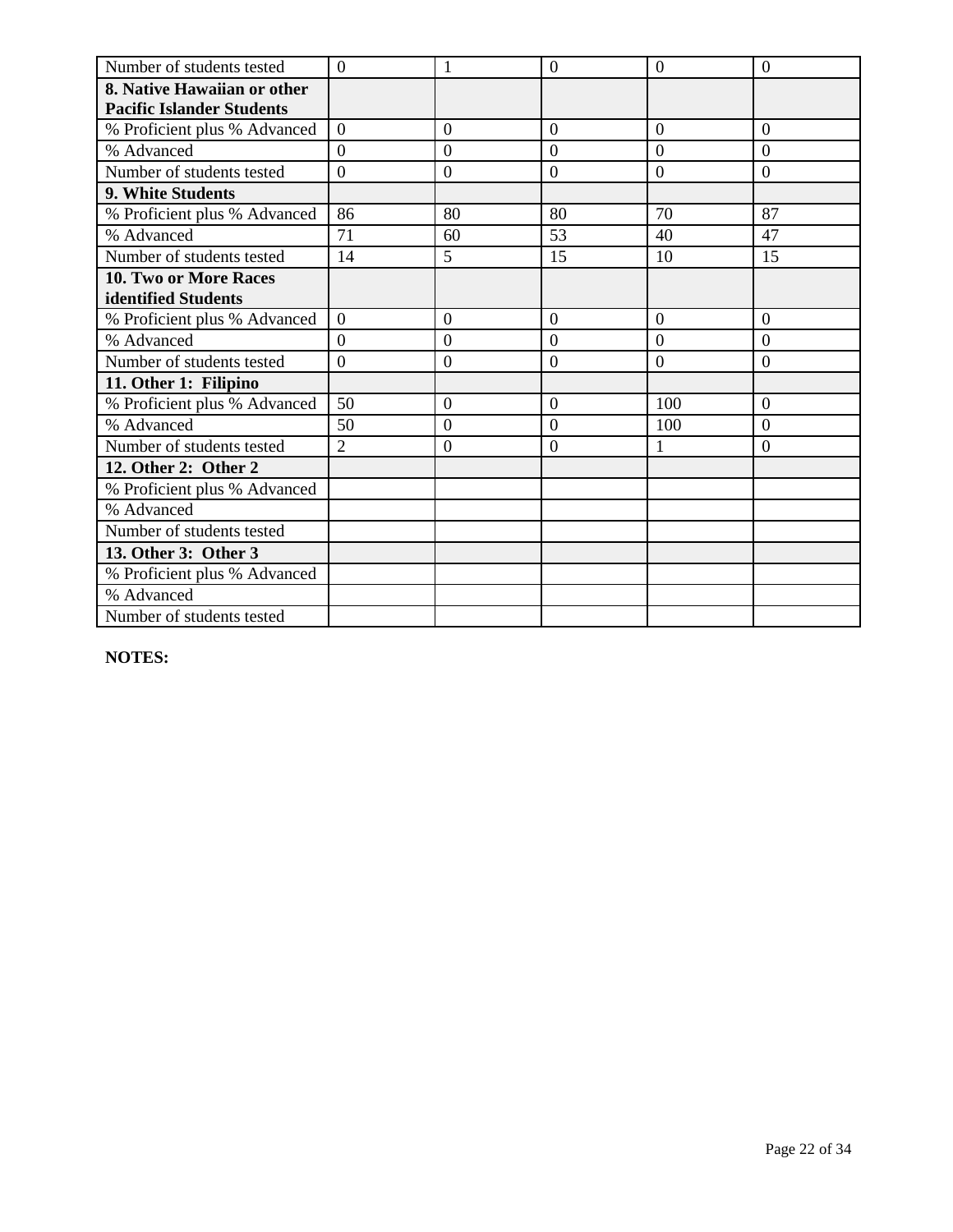### **Subject:** <u>Math **Test:** California Standards Test</u><br> **All Students Tested/Grade:** 5 **Test: California Standards Test**<br> **Edition/Publication Year:** 2013 Publisher: **Educational Testing Services**

# **All Students Tested/Grade:** 5 **Edition/Publication Year:** 2013

| School Year                      | 2012-2013        | 2011-2012        | 2010-2011      | 2009-2010        | 2008-2009        |
|----------------------------------|------------------|------------------|----------------|------------------|------------------|
| Testing month                    | Apr              | Apr              | Apr            | Apr              | Apr              |
| <b>SCHOOL SCORES*</b>            |                  |                  |                |                  |                  |
| % Proficient plus % Advanced     | 75               | 80               | 47             | 58               | 53               |
| % Advanced                       | 24               | 41               | 20             | 19               | 23               |
| Number of students tested        | 55               | 51               | 51             | 74               | 66               |
| Percent of total students tested | 100              | 100              | 100            | 100              | 100              |
| Number of students tested with   | $\overline{0}$   | $\boldsymbol{0}$ | $\overline{0}$ | $\overline{0}$   | $\overline{0}$   |
| alternative assessment           |                  |                  |                |                  |                  |
| % of students tested with        | $\overline{0}$   | $\overline{0}$   | $\mathbf{0}$   | $\overline{0}$   | $\Omega$         |
| alternative assessment           |                  |                  |                |                  |                  |
| <b>SUBGROUP SCORES</b>           |                  |                  |                |                  |                  |
| 1. Free and Reduced-Price        |                  |                  |                |                  |                  |
| Meals/Socio-Economic/            |                  |                  |                |                  |                  |
| <b>Disadvantaged Students</b>    |                  |                  |                |                  |                  |
| % Proficient plus % Advanced     | 71               | 78               | 44             | 54               | 44               |
| % Advanced                       | 20               | 38               | 18             | 17               | 17               |
| Number of students tested        | 49               | 37               | 39             | 54               | 52               |
| 2. Students receiving Special    |                  |                  |                |                  |                  |
| <b>Education</b>                 |                  |                  |                |                  |                  |
| % Proficient plus % Advanced     | 46               | 63               | 17             | 63               | 38               |
| % Advanced                       | 27               | 63               | $\overline{0}$ | 50               | 25               |
| Number of students tested        | 11               | 8                | 6              | 8                | 8                |
| 3. English Language Learner      |                  |                  |                |                  |                  |
| <b>Students</b>                  |                  |                  |                |                  |                  |
| % Proficient plus % Advanced     | 69               | 76               | 46             | 46               | 34               |
| % Advanced                       | 20               | 33               | 24             | 14               | 16               |
| Number of students tested        | 45               | 33               | 33             | 44               | 44               |
| 4. Hispanic or Latino            |                  |                  |                |                  |                  |
| <b>Students</b>                  |                  |                  |                |                  |                  |
| % Proficient plus % Advanced     | 71               | 78               | 44             | 54               | 41               |
| % Advanced                       | 19               | 38               | 22             | 17               | 16               |
| Number of students tested        | 48               | 37               | 36             | 59               | 51               |
| 5. African-American              |                  |                  |                |                  |                  |
| <b>Students</b>                  |                  |                  |                |                  |                  |
| % Proficient plus % Advanced     | $\overline{0}$   | 100              | $\overline{0}$ | $\theta$         | 100              |
| % Advanced                       | $\overline{0}$   | 100              | $\overline{0}$ | $\overline{0}$   | $\boldsymbol{0}$ |
| Number of students tested        | $\overline{0}$   | 1                | $\mathbf{0}$   | $\boldsymbol{0}$ | $\mathbf{1}$     |
| <b>6. Asian Students</b>         |                  |                  |                |                  |                  |
| % Proficient plus % Advanced     | $\boldsymbol{0}$ | $\boldsymbol{0}$ | $\mathbf{0}$   | $\overline{0}$   | 100              |
| % Advanced                       | $\overline{0}$   | $\overline{0}$   | $\overline{0}$ | $\overline{0}$   | $\boldsymbol{0}$ |
| Number of students tested        | $\overline{0}$   | $\boldsymbol{0}$ | $\mathbf{0}$   | $\overline{0}$   | 1                |
| 7. American Indian or            |                  |                  |                |                  |                  |
| <b>Alaska Native Students</b>    |                  |                  |                |                  |                  |
| % Proficient plus % Advanced     | 100              | $\overline{0}$   | $\overline{0}$ | $\theta$         | $\overline{0}$   |
| % Advanced                       | $\boldsymbol{0}$ | $\boldsymbol{0}$ | $\mathbf{0}$   | $\boldsymbol{0}$ | $\overline{0}$   |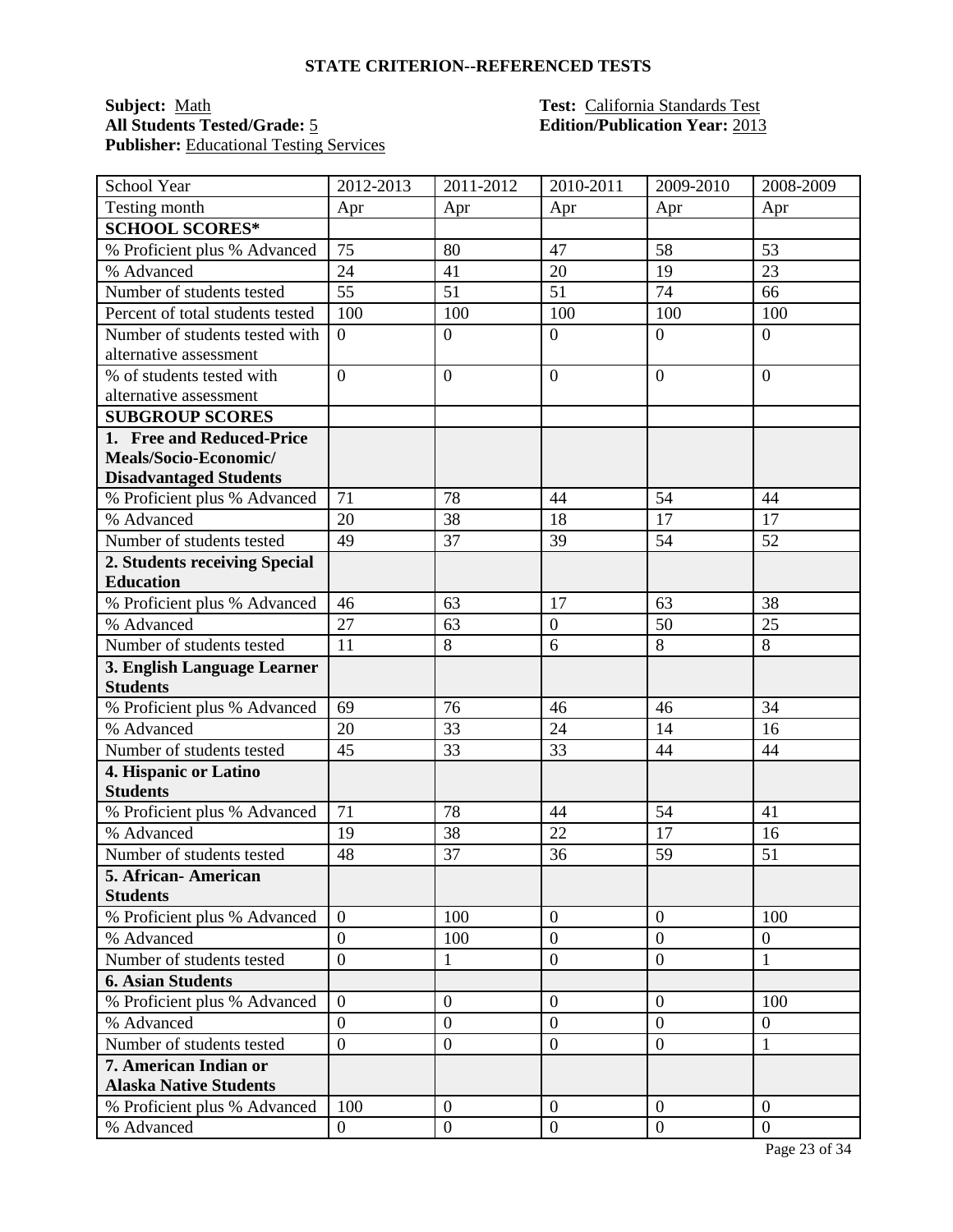| Number of students tested        | $\mathbf{1}$     | $\theta$       | $\overline{0}$   | $\overline{0}$ | $\overline{0}$   |
|----------------------------------|------------------|----------------|------------------|----------------|------------------|
| 8. Native Hawaiian or other      |                  |                |                  |                |                  |
| <b>Pacific Islander Students</b> |                  |                |                  |                |                  |
| % Proficient plus % Advanced     | $\overline{0}$   | $\overline{0}$ | $\overline{0}$   | $\overline{0}$ | $\overline{0}$   |
| % Advanced                       | $\Omega$         | $\overline{0}$ | $\overline{0}$   | $\overline{0}$ | $\overline{0}$   |
| Number of students tested        | $\boldsymbol{0}$ | $\mathbf{0}$   | $\boldsymbol{0}$ | $\mathbf{0}$   | $\boldsymbol{0}$ |
| 9. White Students                |                  |                |                  |                |                  |
| % Proficient plus % Advanced     | 100              | 85             | 50               | 73             | 92               |
| % Advanced                       | 75               | 46             | 14               | 27             | 54               |
| Number of students tested        | $\overline{4}$   | 13             | 14               | 15             | 13               |
| 10. Two or More Races            |                  |                |                  |                |                  |
| identified Students              |                  |                |                  |                |                  |
| % Proficient plus % Advanced     | $\theta$         | $\theta$       | $\Omega$         | $\theta$       | $\Omega$         |
| % Advanced                       | $\overline{0}$   | $\theta$       | $\overline{0}$   | $\theta$       | $\theta$         |
| Number of students tested        | $\overline{0}$   | $\overline{0}$ | $\overline{0}$   | $\overline{0}$ | $\overline{0}$   |
| 11. Other 1: Filipino            |                  |                |                  |                |                  |
| % Proficient plus % Advanced     | 100              | $\overline{0}$ | 100              | $\overline{0}$ | $\overline{0}$   |
| % Advanced                       | 50               | $\overline{0}$ | 0                | $\theta$       | $\Omega$         |
| Number of students tested        | $\overline{2}$   | $\overline{0}$ | $\mathbf{1}$     | $\overline{0}$ | $\overline{0}$   |
| 12. Other 2: Other 2             |                  |                |                  |                |                  |
| % Proficient plus % Advanced     |                  |                |                  |                |                  |
| % Advanced                       |                  |                |                  |                |                  |
| Number of students tested        |                  |                |                  |                |                  |
| 13. Other 3: Other 3             |                  |                |                  |                |                  |
| % Proficient plus % Advanced     |                  |                |                  |                |                  |
| % Advanced                       |                  |                |                  |                |                  |
| Number of students tested        |                  |                |                  |                |                  |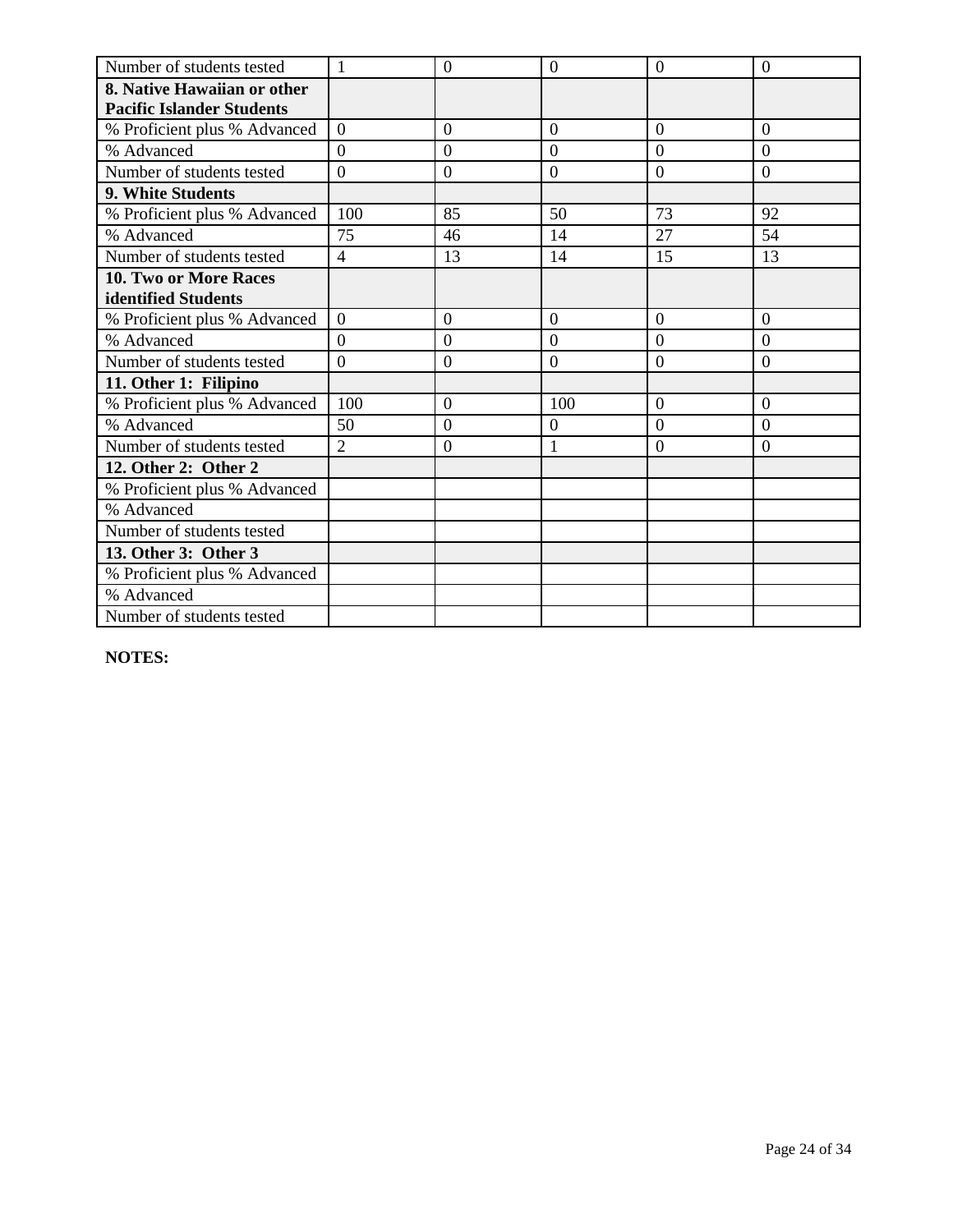### **Subject:** <u>Math **Test:** California Standards Test</u><br> **All Students Tested/Grade:** <u>6</u> **Test: California Standards Test**<br> **Edition/Publication Year:** 2013 Publisher: **Educational Testing Services**

# **All Students Tested/Grade:** 6 **Edition/Publication Year:** 2013

| School Year                      | 2012-2013        | 2011-2012        | 2010-2011        | 2009-2010        | 2008-2009        |
|----------------------------------|------------------|------------------|------------------|------------------|------------------|
| Testing month                    | Apr              | Apr              | Apr              | Apr              | Apr              |
| <b>SCHOOL SCORES*</b>            |                  |                  |                  |                  |                  |
| % Proficient plus % Advanced     | 59               | 48               | 39               | 69               | 32               |
| % Advanced                       | 20               | $\tau$           | 13               | 27               | 8                |
| Number of students tested        | 49               | 44               | 72               | 55               | 62               |
| Percent of total students tested | 100              | 100              | 100              | 100              | 100              |
| Number of students tested with   | $\boldsymbol{0}$ | $\boldsymbol{0}$ | $\mathbf{0}$     | $\overline{0}$   | $\boldsymbol{0}$ |
| alternative assessment           |                  |                  |                  |                  |                  |
| % of students tested with        | $\overline{0}$   | $\overline{0}$   | $\overline{0}$   | $\overline{0}$   | $\overline{0}$   |
| alternative assessment           |                  |                  |                  |                  |                  |
| <b>SUBGROUP SCORES</b>           |                  |                  |                  |                  |                  |
| 1. Free and Reduced-Price        |                  |                  |                  |                  |                  |
| Meals/Socio-Economic/            |                  |                  |                  |                  |                  |
| <b>Disadvantaged Students</b>    |                  |                  |                  |                  |                  |
| % Proficient plus % Advanced     | 55               | 41               | 32               | 58               | 27               |
| % Advanced                       | 13               | 3                | 11               | 18               | $\overline{5}$   |
| Number of students tested        | 38               | 34               | 56               | 40               | 44               |
| 2. Students receiving Special    |                  |                  |                  |                  |                  |
| <b>Education</b>                 |                  |                  |                  |                  |                  |
| % Proficient plus % Advanced     | 25               | 50               | 17               | 50               | 15               |
| % Advanced                       | 25               | $\overline{0}$   | 17               | 25               | 15               |
| Number of students tested        | 8                | $\overline{4}$   | 6                | 8                | 13               |
| 3. English Language Learner      |                  |                  |                  |                  |                  |
| <b>Students</b>                  |                  |                  |                  |                  |                  |
| % Proficient plus % Advanced     | 53               | 44               | 11               | 57               | 27               |
| % Advanced                       | 9                | 6                | 3                | 23               | $\overline{2}$   |
| Number of students tested        | 32               | 32               | 36               | 35               | 41               |
| 4. Hispanic or Latino            |                  |                  |                  |                  |                  |
| <b>Students</b>                  |                  |                  |                  |                  |                  |
| % Proficient plus % Advanced     | 54               | 38               | 31               | 59               | 31               |
| % Advanced                       | 14               | 6                | 9                | 21               | $\overline{2}$   |
| Number of students tested        | 37               | 34               | 55               | 39               | 48               |
| 5. African- American             |                  |                  |                  |                  |                  |
| <b>Students</b>                  |                  |                  |                  |                  |                  |
| % Proficient plus % Advanced     | 100              | $\boldsymbol{0}$ | $\mathbf{0}$     | $\overline{0}$   | 100              |
| % Advanced                       | 100              | $\overline{0}$   | $\overline{0}$   | $\overline{0}$   | $\overline{0}$   |
| Number of students tested        | $\mathbf{1}$     | $\boldsymbol{0}$ | $\mathbf{0}$     | 1                | 1                |
| <b>6. Asian Students</b>         |                  |                  |                  |                  |                  |
| % Proficient plus % Advanced     | $\boldsymbol{0}$ | 100              | $\boldsymbol{0}$ | 100              | $\theta$         |
| % Advanced                       | $\overline{0}$   | $\boldsymbol{0}$ | $\overline{0}$   | $\overline{0}$   | $\overline{0}$   |
| Number of students tested        | $\overline{0}$   | $\overline{2}$   | $\boldsymbol{0}$ | $\mathbf{1}$     | $\boldsymbol{0}$ |
| 7. American Indian or            |                  |                  |                  |                  |                  |
| <b>Alaska Native Students</b>    |                  |                  |                  |                  |                  |
| % Proficient plus % Advanced     | $\overline{0}$   | 100              | $\mathbf{0}$     | $\overline{0}$   | $\overline{0}$   |
| % Advanced                       | $\boldsymbol{0}$ | $\boldsymbol{0}$ | $\boldsymbol{0}$ | $\boldsymbol{0}$ | $\overline{0}$   |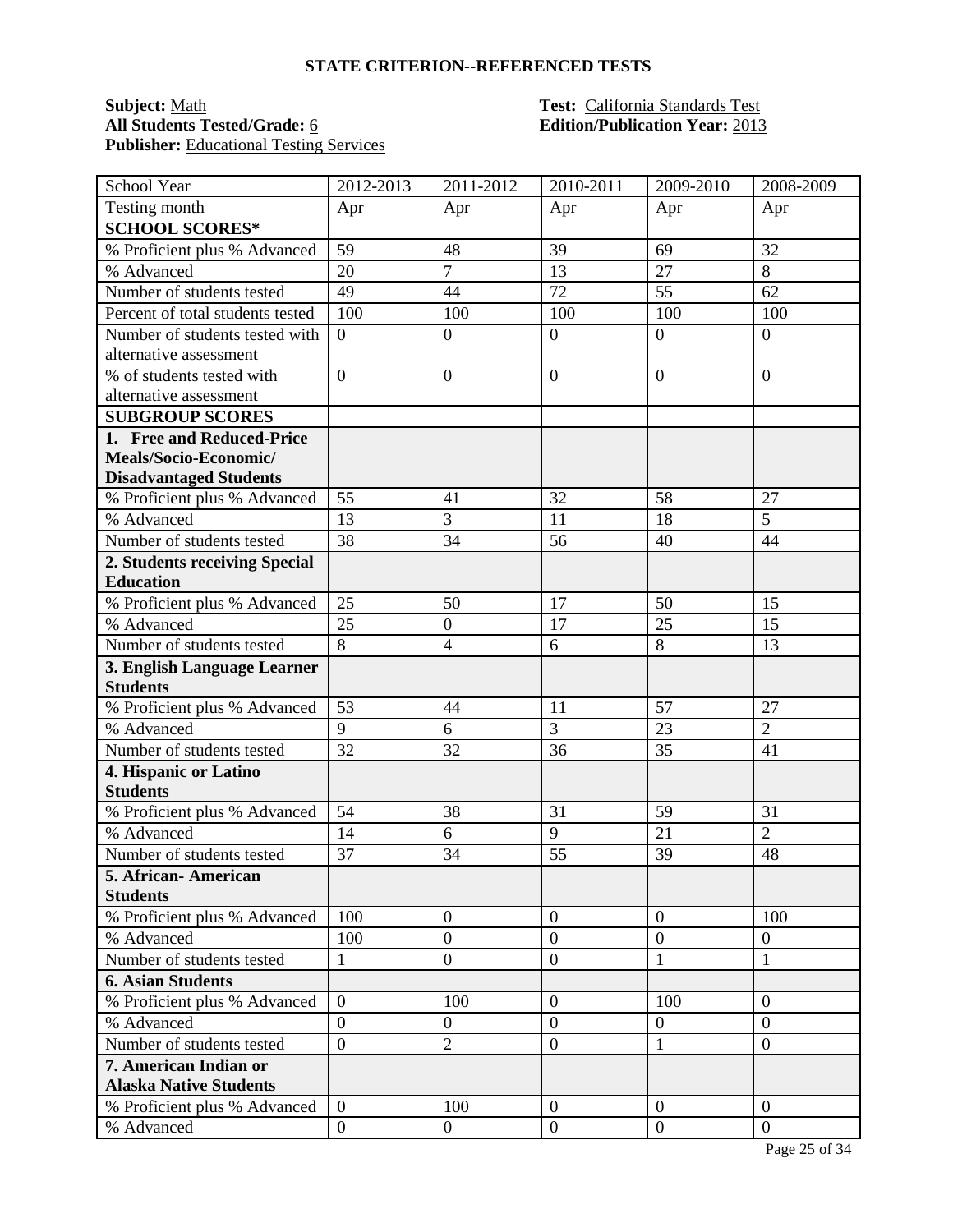| Number of students tested        | $\overline{0}$   | 1                |                  | $\overline{0}$ | $\overline{0}$   |
|----------------------------------|------------------|------------------|------------------|----------------|------------------|
| 8. Native Hawaiian or other      |                  |                  |                  |                |                  |
| <b>Pacific Islander Students</b> |                  |                  |                  |                |                  |
| % Proficient plus % Advanced     | $\overline{0}$   | $\overline{0}$   | $\overline{0}$   | $\overline{0}$ | $\overline{0}$   |
| % Advanced                       | $\Omega$         | $\overline{0}$   | $\overline{0}$   | $\overline{0}$ | $\Omega$         |
| Number of students tested        | $\boldsymbol{0}$ | $\boldsymbol{0}$ | $\boldsymbol{0}$ | $\mathbf{0}$   | $\boldsymbol{0}$ |
| 9. White Students                |                  |                  |                  |                |                  |
| % Proficient plus % Advanced     | 80               | 71               | 69               | 100            | 31               |
| % Advanced                       | 40               | 14               | 25               | 46             | 31               |
| Number of students tested        | 10               | 7                | 16               | 13             | 13               |
| 10. Two or More Races            |                  |                  |                  |                |                  |
| identified Students              |                  |                  |                  |                |                  |
| % Proficient plus % Advanced     | $\theta$         | $\theta$         | $\Omega$         | $\theta$       | $\Omega$         |
| % Advanced                       | $\overline{0}$   | $\theta$         | $\overline{0}$   | $\theta$       | $\theta$         |
| Number of students tested        | $\overline{0}$   | $\overline{0}$   | $\overline{0}$   | $\overline{0}$ | $\overline{0}$   |
| 11. Other 1: Filipino            |                  |                  |                  |                |                  |
| % Proficient plus % Advanced     | $\overline{0}$   | $\overline{0}$   | $\overline{0}$   | 100            | $\overline{0}$   |
| % Advanced                       | $\theta$         | $\overline{0}$   | $\overline{0}$   | $\overline{0}$ | $\Omega$         |
| Number of students tested        | $\overline{0}$   | $\overline{0}$   | $\overline{0}$   | 1              | $\overline{0}$   |
| 12. Other 2: Other 2             |                  |                  |                  |                |                  |
| % Proficient plus % Advanced     |                  |                  |                  |                |                  |
| % Advanced                       |                  |                  |                  |                |                  |
| Number of students tested        |                  |                  |                  |                |                  |
| 13. Other 3: Other 3             |                  |                  |                  |                |                  |
| % Proficient plus % Advanced     |                  |                  |                  |                |                  |
| % Advanced                       |                  |                  |                  |                |                  |
| Number of students tested        |                  |                  |                  |                |                  |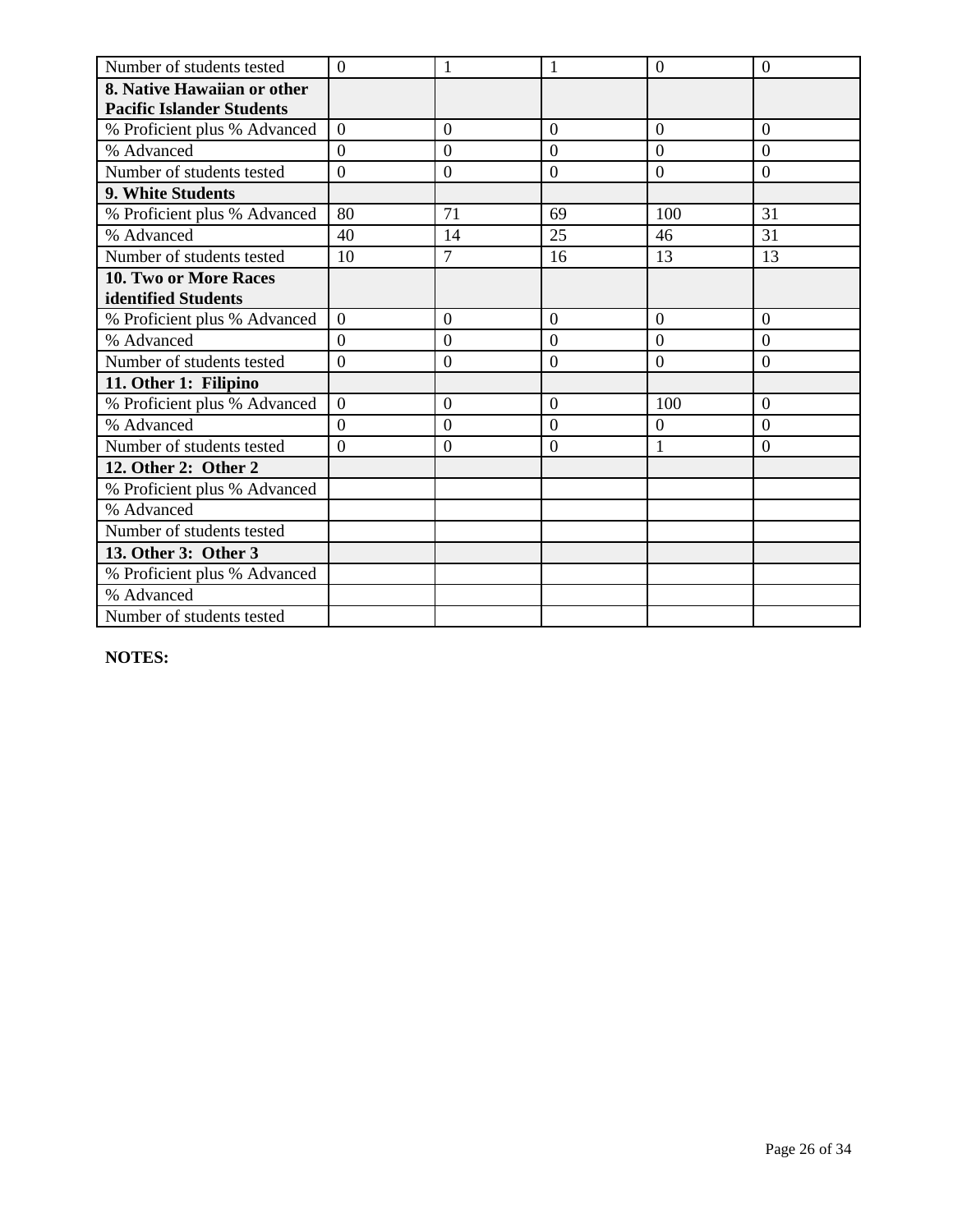## **Subject:** <u>Reading/ELA</u> **Test:** <u>California Standards Test</u><br>All Students Tested/Grade: 3 **Edition/Publication Year:** 2013 **Publisher:** Educational Testing Services

## **Edition/Publication Year: 2013**

| School Year                      | 2012-2013        | 2011-2012        | 2010-2011      | 2009-2010        | 2008-2009        |
|----------------------------------|------------------|------------------|----------------|------------------|------------------|
| Testing month                    | Apr              | Apr              | Apr            | Apr              | Apr              |
| <b>SCHOOL SCORES*</b>            |                  |                  |                |                  |                  |
| % Proficient plus % Advanced     | 57               | 44               | 27             | 38               | 32               |
| % Advanced                       | 24               | 16               | 11             | 12               | 8                |
| Number of students tested        | 62               | 63               | 62             | 60               | 50               |
| Percent of total students tested | 100              | 100              | 100            | 100              | 100              |
| Number of students tested with   | $\overline{0}$   | $\boldsymbol{0}$ | $\overline{0}$ | $\overline{0}$   | $\overline{0}$   |
| alternative assessment           |                  |                  |                |                  |                  |
| % of students tested with        | $\overline{0}$   | $\overline{0}$   | $\mathbf{0}$   | $\overline{0}$   | $\Omega$         |
| alternative assessment           |                  |                  |                |                  |                  |
| <b>SUBGROUP SCORES</b>           |                  |                  |                |                  |                  |
| 1. Free and Reduced-Price        |                  |                  |                |                  |                  |
| Meals/Socio-Economic/            |                  |                  |                |                  |                  |
| <b>Disadvantaged Students</b>    |                  |                  |                |                  |                  |
| % Proficient plus % Advanced     | 53               | 38               | 19             | 33               | 50               |
| % Advanced                       | 15               | 9                | 6              | 6                | 30               |
| Number of students tested        | 53               | 55               | 52             | 33               | 10               |
| 2. Students receiving Special    |                  |                  |                |                  |                  |
| <b>Education</b>                 |                  |                  |                |                  |                  |
| % Proficient plus % Advanced     | 33               | 17               | 50             | 50               | 20               |
| % Advanced                       | 33               | $\boldsymbol{0}$ | 38             | 50               | $\boldsymbol{0}$ |
| Number of students tested        | 6                | 6                | 8              | 6                | 5                |
| 3. English Language Learner      |                  |                  |                |                  |                  |
| <b>Students</b>                  |                  |                  |                |                  |                  |
| % Proficient plus % Advanced     | 53               | 37               | 19             | 29               | 23               |
| % Advanced                       | 14               | 9                | 6              | $\overline{7}$   | 3                |
| Number of students tested        | 49               | 46               | 52             | 41               | 35               |
| 4. Hispanic or Latino            |                  |                  |                |                  |                  |
| <b>Students</b>                  |                  |                  |                |                  |                  |
| % Proficient plus % Advanced     | 55               | 37               | 15             | 34               | 26               |
| % Advanced                       | 20               | 10               | $\overline{4}$ | 11               | 3                |
| Number of students tested        | 55               | 49               | 52             | 44               | 39               |
| 5. African-American              |                  |                  |                |                  |                  |
| <b>Students</b>                  |                  |                  |                |                  |                  |
| % Proficient plus % Advanced     | $\overline{0}$   | $\theta$         | $\overline{0}$ | 100              | $\overline{0}$   |
| % Advanced                       | $\overline{0}$   | $\boldsymbol{0}$ | $\overline{0}$ | 100              | $\overline{0}$   |
| Number of students tested        | $\mathbf{0}$     | $\overline{0}$   | $\mathbf{0}$   | $\mathbf{1}$     | $\overline{0}$   |
| <b>6. Asian Students</b>         |                  |                  |                |                  |                  |
| % Proficient plus % Advanced     | $\boldsymbol{0}$ | 67               | $\mathbf{0}$   | $\overline{0}$   | $\overline{0}$   |
| % Advanced                       | $\overline{0}$   | $\overline{0}$   | $\overline{0}$ | $\overline{0}$   | $\overline{0}$   |
| Number of students tested        | $\boldsymbol{0}$ | 3                | $\mathbf{0}$   | $\overline{0}$   | $\boldsymbol{0}$ |
| 7. American Indian or            |                  |                  |                |                  |                  |
| <b>Alaska Native Students</b>    |                  |                  |                |                  |                  |
| % Proficient plus % Advanced     | $\overline{0}$   | $\overline{0}$   | $\overline{0}$ | $\theta$         | $\overline{0}$   |
| % Advanced                       | $\boldsymbol{0}$ | $\boldsymbol{0}$ | $\mathbf{0}$   | $\boldsymbol{0}$ | $\overline{0}$   |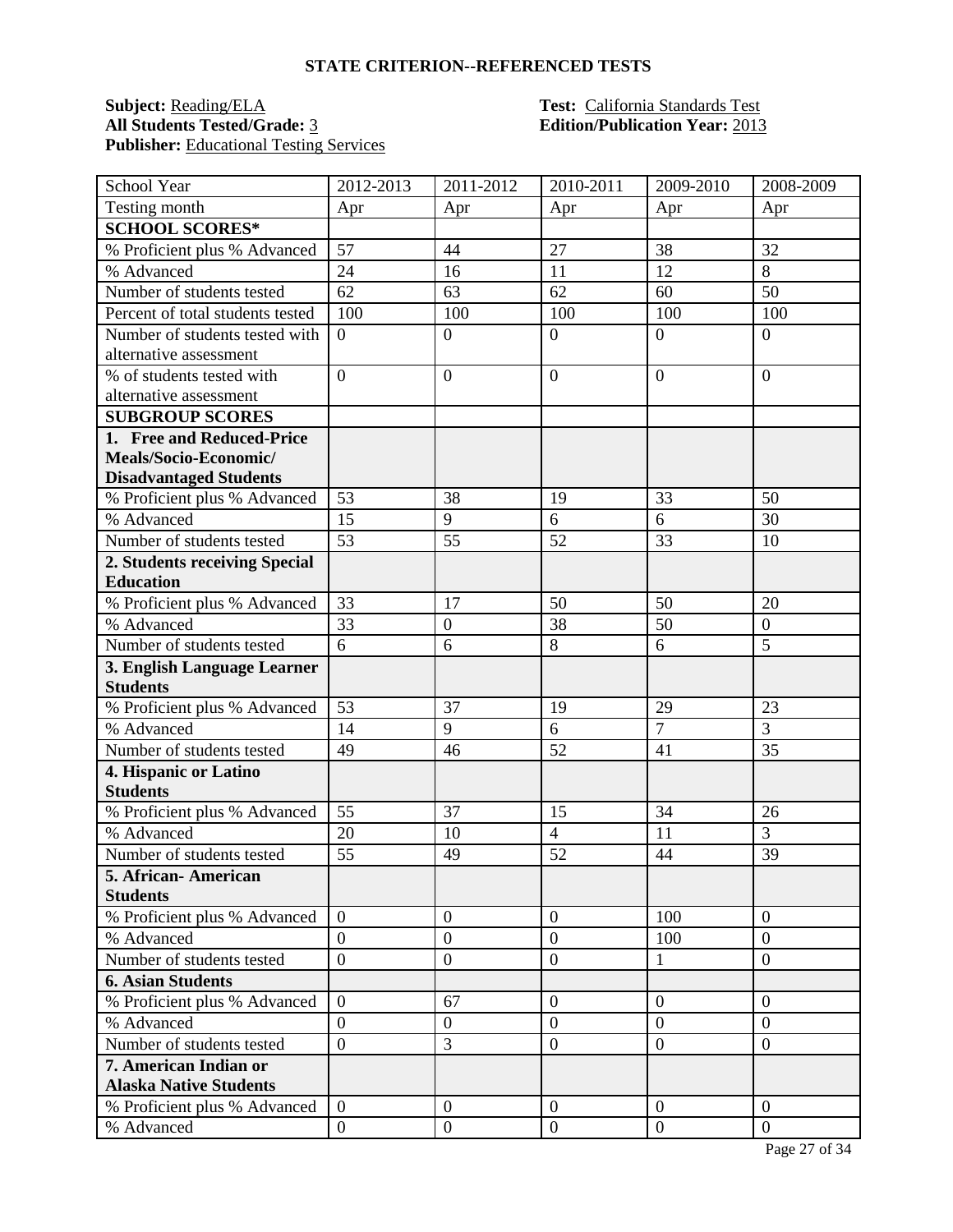| Number of students tested        | $\Omega$       | $\overline{0}$   | $\overline{0}$ | $\Omega$       | $\theta$       |
|----------------------------------|----------------|------------------|----------------|----------------|----------------|
| 8. Native Hawaiian or other      |                |                  |                |                |                |
| <b>Pacific Islander Students</b> |                |                  |                |                |                |
| % Proficient plus % Advanced     | $\overline{0}$ | $\mathbf{0}$     | $\overline{0}$ | $\overline{0}$ | $\overline{0}$ |
| % Advanced                       | $\theta$       | $\overline{0}$   | $\overline{0}$ | $\overline{0}$ | $\Omega$       |
| Number of students tested        | $\overline{0}$ | $\overline{0}$   | $\overline{0}$ | $\overline{0}$ | $\overline{0}$ |
| 9. White Students                |                |                  |                |                |                |
| % Proficient plus % Advanced     | 71             | 73               | 86             | 50             | 50             |
| % Advanced                       | 57             | 46               | 57             | $\overline{7}$ | 30             |
| Number of students tested        | $\overline{7}$ | 11               | $\overline{7}$ | 14             | 10             |
| 10. Two or More Races            |                |                  |                |                |                |
| identified Students              |                |                  |                |                |                |
| % Proficient plus % Advanced     | $\overline{0}$ | $\overline{0}$   | $\overline{0}$ | $\overline{0}$ | $\theta$       |
| % Advanced                       | $\overline{0}$ | $\mathbf{0}$     | $\overline{0}$ | $\theta$       | $\theta$       |
| Number of students tested        | $\overline{0}$ | $\overline{0}$   | $\overline{0}$ | $\overline{0}$ | $\overline{0}$ |
| 11. Other 1: Filipino            |                |                  |                |                |                |
| % Proficient plus % Advanced     | $\overline{0}$ | $\overline{0}$   | 100            | $\overline{0}$ | 100            |
| % Advanced                       | $\overline{0}$ | $\boldsymbol{0}$ | 33             | $\overline{0}$ | 0              |
| Number of students tested        | $\overline{0}$ | $\overline{0}$   | 3              | $\overline{0}$ | 1              |
| 12. Other 2: Other 2             |                |                  |                |                |                |
| % Proficient plus % Advanced     |                |                  |                |                |                |
| % Advanced                       |                |                  |                |                |                |
| Number of students tested        |                |                  |                |                |                |
| 13. Other 3: Other 3             |                |                  |                |                |                |
| % Proficient plus % Advanced     |                |                  |                |                |                |
| % Advanced                       |                |                  |                |                |                |
| Number of students tested        |                |                  |                |                |                |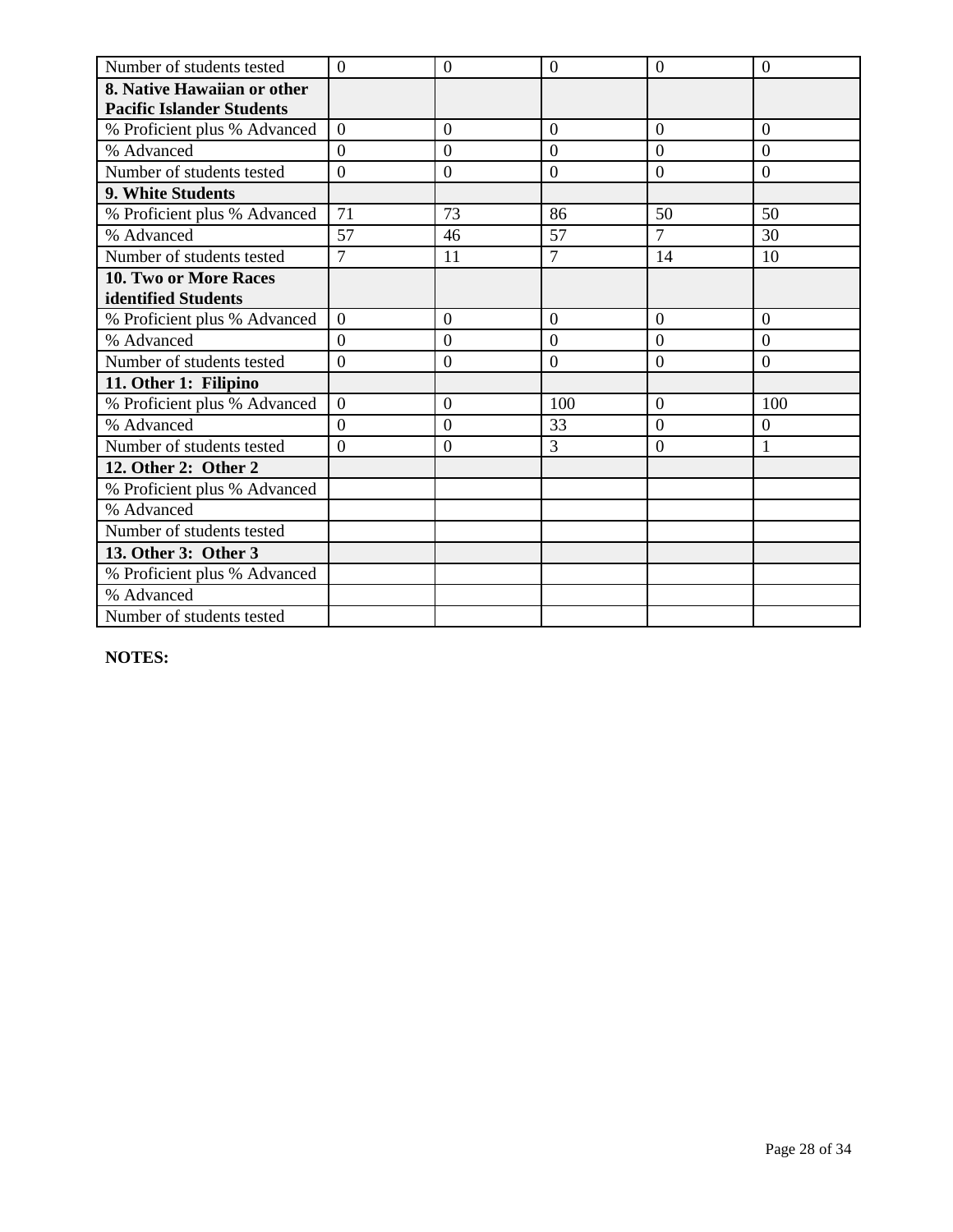## **Subject:** <u>Reading/ELA</u> **Test:** California Standards Test<br> **All Students Tested/Grade:** 4 **Edition/Publication Year:** 2013 **Publisher:** Educational Testing Services

## **Edition/Publication Year: 2013**

| School Year                      | 2012-2013        | $2011 - 2012$    | 2010-2011        | 2009-2010      | 2008-2009        |
|----------------------------------|------------------|------------------|------------------|----------------|------------------|
| Testing month                    | Apr              | Apr              | Apr              | Apr            | Apr              |
| <b>SCHOOL SCORES*</b>            |                  |                  |                  |                |                  |
| % Proficient plus % Advanced     | 73               | 40               | 61               | 59             | 65               |
| % Advanced                       | 38               | 16               | 30               | 24             | 39               |
| Number of students tested        | 63               | 58               | 56               | 54             | 65               |
| Percent of total students tested | 100              | 100              | 100              | 100            | 100              |
| Number of students tested with   | $\boldsymbol{0}$ | $\boldsymbol{0}$ | $\mathbf{0}$     | $\overline{0}$ | $\overline{0}$   |
| alternative assessment           |                  |                  |                  |                |                  |
| % of students tested with        | $\overline{0}$   | $\overline{0}$   | $\overline{0}$   | $\overline{0}$ | $\overline{0}$   |
| alternative assessment           |                  |                  |                  |                |                  |
| <b>SUBGROUP SCORES</b>           |                  |                  |                  |                |                  |
| 1. Free and Reduced-Price        |                  |                  |                  |                |                  |
| Meals/Socio-Economic/            |                  |                  |                  |                |                  |
| <b>Disadvantaged Students</b>    |                  |                  |                  |                |                  |
| % Proficient plus % Advanced     | 71               | 37               | 51               | 56             | 63               |
| % Advanced                       | 31               | 12               | 20               | 19             | 33               |
| Number of students tested        | 55               | 51               | 41               | 43             | 46               |
| 2. Students receiving Special    |                  |                  |                  |                |                  |
| <b>Education</b>                 |                  |                  |                  |                |                  |
| % Proficient plus % Advanced     | 67               | 44               | 22               | 40             | 50               |
| % Advanced                       | 17               | 33               | 22               | $\mathbf{0}$   | 50               |
| Number of students tested        | 6                | 9                | 9                | $\overline{5}$ | 8                |
| 3. English Language Learner      |                  |                  |                  |                |                  |
| <b>Students</b>                  |                  |                  |                  |                |                  |
| % Proficient plus % Advanced     | 70               | 38               | 46               | 54             | 45               |
| % Advanced                       | 26               | 12               | 14               | 21             | 24               |
| Number of students tested        | 43               | 50               | 37               | 39             | 33               |
| 4. Hispanic or Latino            |                  |                  |                  |                |                  |
| <b>Students</b>                  |                  |                  |                  |                |                  |
| % Proficient plus % Advanced     | 68               | 34               | 50               | 55             | 60               |
| % Advanced                       | 26               | 10               | 18               | 19             | 34               |
| Number of students tested        | 47               | 50               | 40               | 42             | 50               |
| 5. African- American             |                  |                  |                  |                |                  |
| <b>Students</b>                  |                  |                  |                  |                |                  |
| % Proficient plus % Advanced     | $\overline{0}$   | $\boldsymbol{0}$ | 100              | $\overline{0}$ | $\boldsymbol{0}$ |
| % Advanced                       | $\overline{0}$   | $\overline{0}$   | 100              | $\overline{0}$ | $\overline{0}$   |
| Number of students tested        | $\overline{0}$   | $\boldsymbol{0}$ | $\mathbf{1}$     | $\overline{0}$ | $\overline{0}$   |
| <b>6. Asian Students</b>         |                  |                  |                  |                |                  |
| % Proficient plus % Advanced     | $\overline{0}$   | 100              | $\boldsymbol{0}$ | 100            | $\Omega$         |
| % Advanced                       | $\overline{0}$   | 50               | $\overline{0}$   | 100            | $\overline{0}$   |
| Number of students tested        | $\overline{0}$   | $\overline{2}$   | $\boldsymbol{0}$ | $\mathbf{1}$   | $\boldsymbol{0}$ |
| 7. American Indian or            |                  |                  |                  |                |                  |
| <b>Alaska Native Students</b>    |                  |                  |                  |                |                  |
| % Proficient plus % Advanced     | $\overline{0}$   | $\boldsymbol{0}$ | $\mathbf{0}$     | $\overline{0}$ | $\overline{0}$   |
| % Advanced                       | $\boldsymbol{0}$ | $\boldsymbol{0}$ | $\mathbf{0}$     | $\overline{0}$ | $\mathbf{0}$     |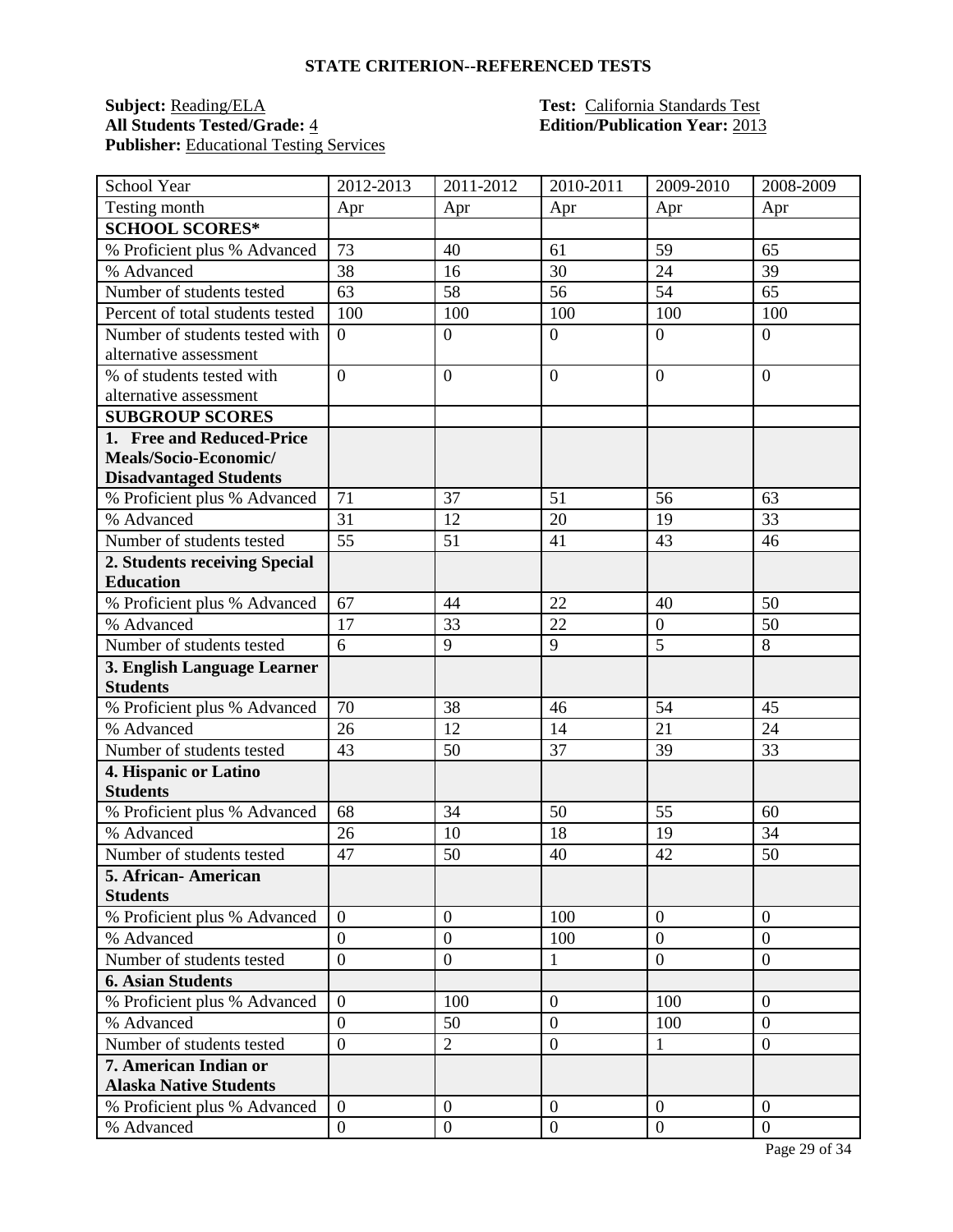| Number of students tested        | $\Omega$       | 1                | $\overline{0}$ | $\Omega$       | $\theta$       |
|----------------------------------|----------------|------------------|----------------|----------------|----------------|
| 8. Native Hawaiian or other      |                |                  |                |                |                |
| <b>Pacific Islander Students</b> |                |                  |                |                |                |
| % Proficient plus % Advanced     | $\overline{0}$ | $\mathbf{0}$     | $\overline{0}$ | $\overline{0}$ | $\overline{0}$ |
| % Advanced                       | $\theta$       | $\overline{0}$   | $\overline{0}$ | $\overline{0}$ | $\Omega$       |
| Number of students tested        | $\overline{0}$ | $\overline{0}$   | $\overline{0}$ | $\overline{0}$ | $\overline{0}$ |
| 9. White Students                |                |                  |                |                |                |
| % Proficient plus % Advanced     | 86             | 80               | 87             | 70             | 80             |
| % Advanced                       | 79             | 60               | 60             | 30             | 53             |
| Number of students tested        | 14             | 5                | 15             | 10             | 15             |
| 10. Two or More Races            |                |                  |                |                |                |
| identified Students              |                |                  |                |                |                |
| % Proficient plus % Advanced     | $\overline{0}$ | $\overline{0}$   | $\overline{0}$ | $\overline{0}$ | $\theta$       |
| % Advanced                       | $\overline{0}$ | $\mathbf{0}$     | $\overline{0}$ | $\theta$       | $\theta$       |
| Number of students tested        | $\overline{0}$ | $\overline{0}$   | $\overline{0}$ | $\overline{0}$ | $\overline{0}$ |
| 11. Other 1: Filipino            |                |                  |                |                |                |
| % Proficient plus % Advanced     | 100            | $\overline{0}$   | $\overline{0}$ | 100            | $\Omega$       |
| % Advanced                       | 50             | $\boldsymbol{0}$ | $\overline{0}$ | 100            | $\overline{0}$ |
| Number of students tested        | $\overline{2}$ | $\overline{0}$   | $\overline{0}$ | 1              | $\overline{0}$ |
| 12. Other 2: Other 2             |                |                  |                |                |                |
| % Proficient plus % Advanced     |                |                  |                |                |                |
| % Advanced                       |                |                  |                |                |                |
| Number of students tested        |                |                  |                |                |                |
| 13. Other 3: Other 3             |                |                  |                |                |                |
| % Proficient plus % Advanced     |                |                  |                |                |                |
| % Advanced                       |                |                  |                |                |                |
| Number of students tested        |                |                  |                |                |                |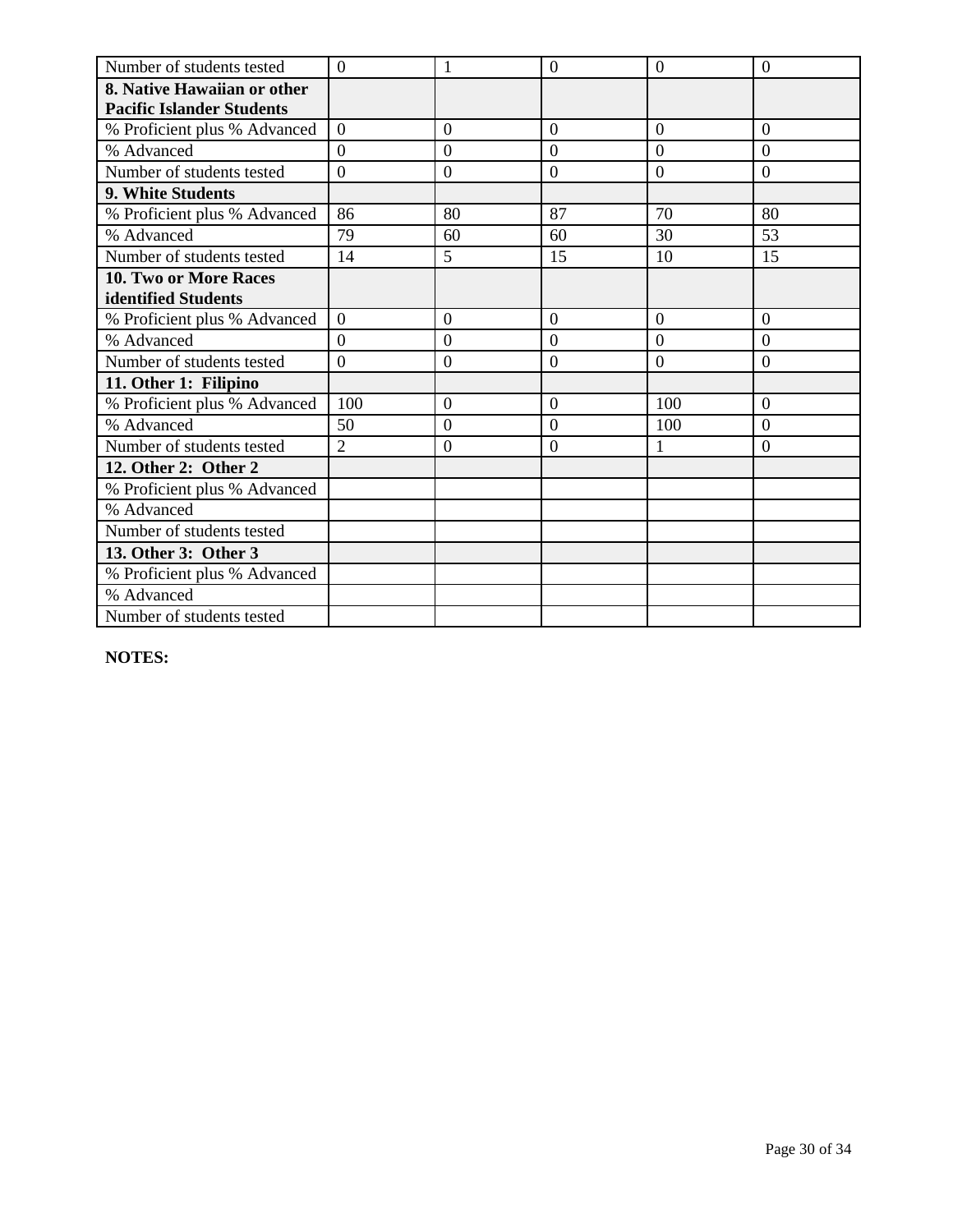## **Subject:** <u>Reading/ELA</u> **Test:** California Standards Test<br> **All Students Tested/Grade:** 5 **California Standards Test**<br> **Reading Publication Year:** 2013 Publisher: **Educational Testing Services**

## **Edition/Publication Year: 2013**

| School Year                      | 2012-2013        | 2011-2012        | 2010-2011        | 2009-2010        | 2008-2009        |
|----------------------------------|------------------|------------------|------------------|------------------|------------------|
| Testing month                    | Apr              | Apr              | Apr              | Apr              | Apr              |
| <b>SCHOOL SCORES*</b>            |                  |                  |                  |                  |                  |
| % Proficient plus % Advanced     | 56               | 63               | 49               | 47               | 46               |
| % Advanced                       | 13               | 24               | 12               | 20               | 20               |
| Number of students tested        | 55               | 51               | 51               | 74               | 66               |
| Percent of total students tested | 100              | 100              | 100              | 100              | 100              |
| Number of students tested with   | $\boldsymbol{0}$ | $\boldsymbol{0}$ | $\mathbf{0}$     | $\overline{0}$   | $\boldsymbol{0}$ |
| alternative assessment           |                  |                  |                  |                  |                  |
| % of students tested with        | $\overline{0}$   | $\overline{0}$   | $\overline{0}$   | $\overline{0}$   | $\overline{0}$   |
| alternative assessment           |                  |                  |                  |                  |                  |
| <b>SUBGROUP SCORES</b>           |                  |                  |                  |                  |                  |
| 1. Free and Reduced-Price        |                  |                  |                  |                  |                  |
| Meals/Socio-Economic/            |                  |                  |                  |                  |                  |
| <b>Disadvantaged Students</b>    |                  |                  |                  |                  |                  |
| % Proficient plus % Advanced     | 51               | 49               | 44               | 39               | 35               |
| % Advanced                       | 6                | 11               | 8                | 13               | 14               |
| Number of students tested        | 49               | 37               | 39               | 54               | 52               |
| 2. Students receiving Special    |                  |                  |                  |                  |                  |
| <b>Education</b>                 |                  |                  |                  |                  |                  |
| % Proficient plus % Advanced     | 27               | 63               | 17               | 63               | 25               |
| % Advanced                       | $\overline{9}$   | 38               | $\mathbf{0}$     | 38               | 13               |
| Number of students tested        | 11               | 8                | 6                | 8                | 8                |
| 3. English Language Learner      |                  |                  |                  |                  |                  |
| <b>Students</b>                  |                  |                  |                  |                  |                  |
| % Proficient plus % Advanced     | 49               | 42               | 39               | 27               | 25               |
| % Advanced                       | $\overline{7}$   | 6                | 9                | 11               | 9                |
| Number of students tested        | 45               | 33               | 33               | 44               | 44               |
| 4. Hispanic or Latino            |                  |                  |                  |                  |                  |
| <b>Students</b>                  |                  |                  |                  |                  |                  |
| % Proficient plus % Advanced     | 50               | 49               | 39               | 39               | 31               |
| % Advanced                       | $\overline{4}$   | 8                | 8                | 15               | 12               |
| Number of students tested        | 48               | 37               | 36               | 59               | 51               |
| 5. African- American             |                  |                  |                  |                  |                  |
| <b>Students</b>                  |                  |                  |                  |                  |                  |
| % Proficient plus % Advanced     | $\overline{0}$   | 100              | $\mathbf{0}$     | $\overline{0}$   | 100              |
| % Advanced                       | $\overline{0}$   | 100              | $\overline{0}$   | $\overline{0}$   | $\boldsymbol{0}$ |
| Number of students tested        | $\overline{0}$   | 1                | $\mathbf{0}$     | $\overline{0}$   | 1                |
| <b>6. Asian Students</b>         |                  |                  |                  |                  |                  |
| % Proficient plus % Advanced     | $\boldsymbol{0}$ | $\overline{0}$   | $\boldsymbol{0}$ | $\overline{0}$   | 100              |
| % Advanced                       | $\overline{0}$   | $\boldsymbol{0}$ | $\overline{0}$   | $\overline{0}$   | 100              |
| Number of students tested        | $\overline{0}$   | $\boldsymbol{0}$ | $\boldsymbol{0}$ | $\overline{0}$   | $\mathbf{1}$     |
| 7. American Indian or            |                  |                  |                  |                  |                  |
| <b>Alaska Native Students</b>    |                  |                  |                  |                  |                  |
| % Proficient plus % Advanced     | 100              | $\boldsymbol{0}$ | $\mathbf{0}$     | $\overline{0}$   | $\overline{0}$   |
| % Advanced                       | $\boldsymbol{0}$ | $\boldsymbol{0}$ | $\boldsymbol{0}$ | $\boldsymbol{0}$ | $\overline{0}$   |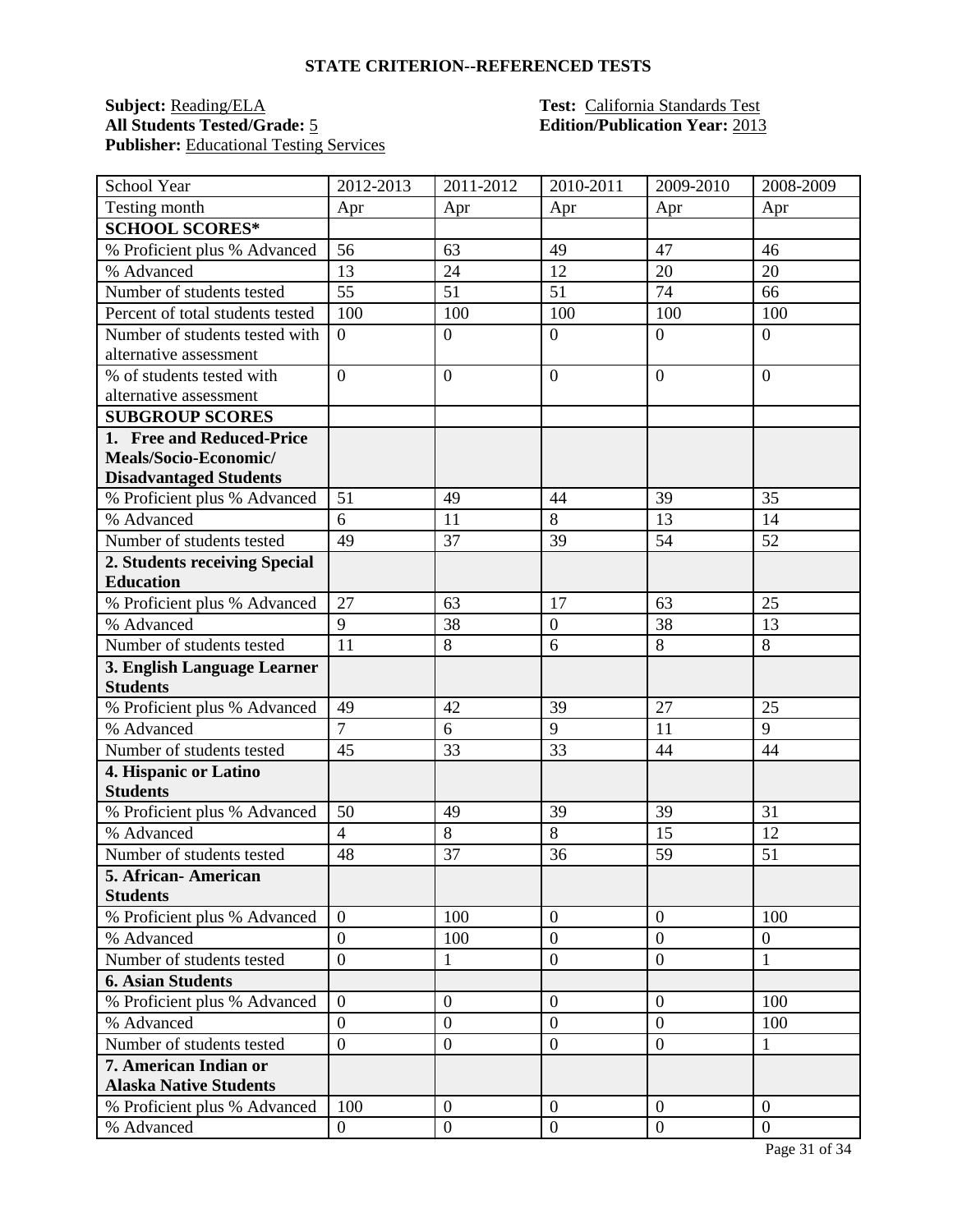| Number of students tested        | $\mathbf{1}$     | $\theta$       | $\overline{0}$   | $\overline{0}$ | $\overline{0}$   |
|----------------------------------|------------------|----------------|------------------|----------------|------------------|
| 8. Native Hawaiian or other      |                  |                |                  |                |                  |
| <b>Pacific Islander Students</b> |                  |                |                  |                |                  |
| % Proficient plus % Advanced     | $\overline{0}$   | $\overline{0}$ | $\overline{0}$   | $\overline{0}$ | $\overline{0}$   |
| % Advanced                       | $\Omega$         | $\overline{0}$ | $\overline{0}$   | $\overline{0}$ | $\overline{0}$   |
| Number of students tested        | $\boldsymbol{0}$ | $\mathbf{0}$   | $\boldsymbol{0}$ | $\mathbf{0}$   | $\boldsymbol{0}$ |
| 9. White Students                |                  |                |                  |                |                  |
| % Proficient plus % Advanced     | 100              | 100            | 71               | 80             | 92               |
| % Advanced                       | 100              | 62             | 21               | 40             | 46               |
| Number of students tested        | $\overline{4}$   | 13             | 14               | 15             | 13               |
| 10. Two or More Races            |                  |                |                  |                |                  |
| identified Students              |                  |                |                  |                |                  |
| % Proficient plus % Advanced     | $\theta$         | $\theta$       | $\Omega$         | $\theta$       | $\Omega$         |
| % Advanced                       | $\overline{0}$   | $\theta$       | $\overline{0}$   | $\theta$       | $\theta$         |
| Number of students tested        | $\overline{0}$   | $\overline{0}$ | $\overline{0}$   | $\overline{0}$ | $\overline{0}$   |
| 11. Other 1: Filipino            |                  |                |                  |                |                  |
| % Proficient plus % Advanced     | 100              | $\overline{0}$ | 100              | $\overline{0}$ | $\overline{0}$   |
| % Advanced                       | 50               | $\overline{0}$ | 0                | $\theta$       | $\Omega$         |
| Number of students tested        | $\overline{2}$   | $\overline{0}$ | $\mathbf{1}$     | $\overline{0}$ | $\overline{0}$   |
| 12. Other 2: Other 2             |                  |                |                  |                |                  |
| % Proficient plus % Advanced     |                  |                |                  |                |                  |
| % Advanced                       |                  |                |                  |                |                  |
| Number of students tested        |                  |                |                  |                |                  |
| 13. Other 3: Other 3             |                  |                |                  |                |                  |
| % Proficient plus % Advanced     |                  |                |                  |                |                  |
| % Advanced                       |                  |                |                  |                |                  |
| Number of students tested        |                  |                |                  |                |                  |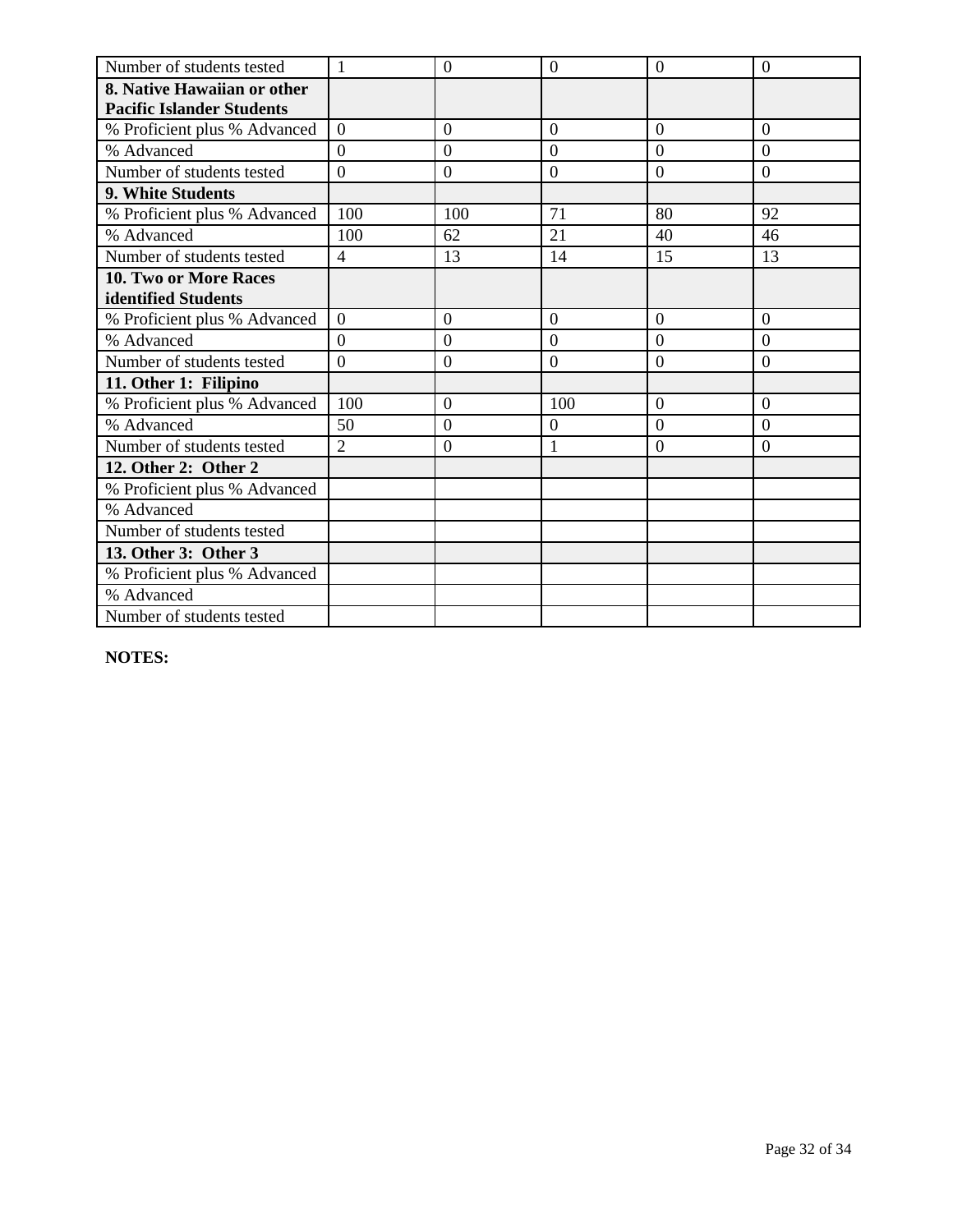## **Subject:** <u>Reading/ELA</u> **Test:** California Standards Test<br> **All Students Tested/Grade:** 6 **California Constantial Edition/Publication Year:** 2013 Publisher: **Educational Testing Services**

## **Edition/Publication Year: 2013**

| School Year                      | 2012-2013        | 2011-2012        | 2010-2011        | 2009-2010        | 2008-2009        |
|----------------------------------|------------------|------------------|------------------|------------------|------------------|
| Testing month                    | Apr              | Apr              | Apr              | Apr              | Apr              |
| <b>SCHOOL SCORES*</b>            |                  |                  |                  |                  |                  |
| % Proficient plus % Advanced     | 45               | 52               | 29               | 62               | 44               |
| % Advanced                       | 20               | 11               | 13               | 22               | 15               |
| Number of students tested        | 49               | 44               | 72               | 55               | 62               |
| Percent of total students tested | 100              | 100              | 100              | 100              | 100              |
| Number of students tested with   | $\boldsymbol{0}$ | $\boldsymbol{0}$ | $\mathbf{0}$     | $\overline{0}$   | $\overline{0}$   |
| alternative assessment           |                  |                  |                  |                  |                  |
| % of students tested with        | $\overline{0}$   | $\overline{0}$   | $\overline{0}$   | $\overline{0}$   | $\overline{0}$   |
| alternative assessment           |                  |                  |                  |                  |                  |
| <b>SUBGROUP SCORES</b>           |                  |                  |                  |                  |                  |
| 1. Free and Reduced-Price        |                  |                  |                  |                  |                  |
| Meals/Socio-Economic/            |                  |                  |                  |                  |                  |
| <b>Disadvantaged Students</b>    |                  |                  |                  |                  |                  |
| % Proficient plus % Advanced     | 34               | 47               | 25               | 50               | 34               |
| % Advanced                       | 11               | 6                | 9                | $\overline{8}$   | 9                |
| Number of students tested        | 38               | 34               | 56               | 40               | 44               |
| 2. Students receiving Special    |                  |                  |                  |                  |                  |
| <b>Education</b>                 |                  |                  |                  |                  |                  |
| % Proficient plus % Advanced     | 38               | $\boldsymbol{0}$ | 17               | 38               | 23               |
| % Advanced                       | 25               | $\overline{0}$   | 17               | $\overline{0}$   | 15               |
| Number of students tested        | 8                | $\overline{4}$   | 6                | 8                | 13               |
| 3. English Language Learner      |                  |                  |                  |                  |                  |
| <b>Students</b>                  |                  |                  |                  |                  |                  |
| % Proficient plus % Advanced     | 28               | 47               | 3                | 49               | 29               |
| % Advanced                       | 6                | 3                | 3                | 11               | $\overline{2}$   |
| Number of students tested        | 32               | 32               | 36               | 35               | 41               |
| 4. Hispanic or Latino            |                  |                  |                  |                  |                  |
| <b>Students</b>                  |                  |                  |                  |                  |                  |
| % Proficient plus % Advanced     | 32               | 47               | 20               | 51               | 40               |
| % Advanced                       | 11               | 3                | $\overline{7}$   | 8                | 8                |
| Number of students tested        | 37               | 34               | 55               | 39               | 48               |
| 5. African- American             |                  |                  |                  |                  |                  |
| <b>Students</b>                  |                  |                  |                  |                  |                  |
| % Proficient plus % Advanced     | 100              | $\boldsymbol{0}$ | $\mathbf{0}$     | $\overline{0}$   | 100              |
| % Advanced                       | $\boldsymbol{0}$ | $\overline{0}$   | $\overline{0}$   | $\overline{0}$   | 100              |
| Number of students tested        | $\mathbf{1}$     | $\boldsymbol{0}$ | $\mathbf{0}$     | 1                | 1                |
| <b>6. Asian Students</b>         |                  |                  |                  |                  |                  |
| % Proficient plus % Advanced     | $\boldsymbol{0}$ | 100              | $\boldsymbol{0}$ | 100              | $\Omega$         |
| % Advanced                       | $\overline{0}$   | 50               | $\overline{0}$   | 100              | $\overline{0}$   |
| Number of students tested        | $\overline{0}$   | $\overline{2}$   | $\boldsymbol{0}$ | $\mathbf{1}$     | $\boldsymbol{0}$ |
| 7. American Indian or            |                  |                  |                  |                  |                  |
| <b>Alaska Native Students</b>    |                  |                  |                  |                  |                  |
| % Proficient plus % Advanced     | $\overline{0}$   | $\boldsymbol{0}$ | $\mathbf{0}$     | $\overline{0}$   | $\overline{0}$   |
| % Advanced                       | $\boldsymbol{0}$ | $\boldsymbol{0}$ | $\mathbf{0}$     | $\boldsymbol{0}$ | $\overline{0}$   |